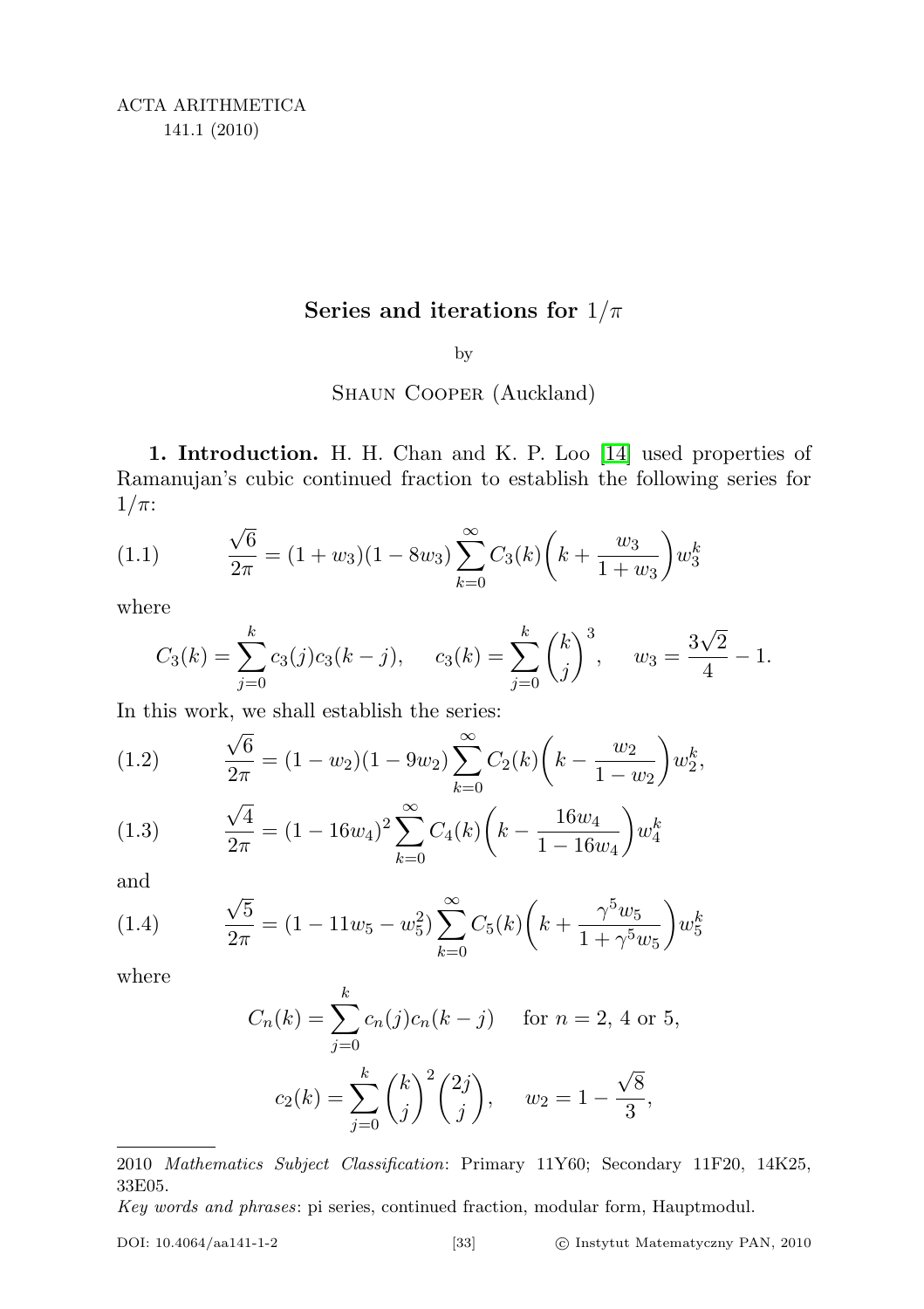$$
c_4(k) = \sum_{j=0}^k {\binom{2j}{j}}^2 {\binom{2k-2j}{k-j}} 2^{2k-2j}, \quad w_4 = \frac{1}{32},
$$
  

$$
c_5(k) = \sum_{j=0}^k {\binom{k}{j}}^2 {\binom{k+j}{j}}, \quad w_5 = \frac{1}{\gamma^5} (\sqrt{1+\gamma^{10}} - 1), \quad \gamma = \frac{\sqrt{5}-1}{2}.
$$

It will be shown that each of the series  $(1.1)$ – $(1.4)$  yields approximately one binary digit per term, i.e., about 0.3 decimal places per term. Although we have given explicit formulas for the coefficients  $C_n(k)$  as multiple sums of binomial coefficients, the coefficients  $C_2(k)$ ,  $C_3(k)$ ,  $C_4(k)$  and  $C_5(k)$  all satisfy third order linear recurrence relations, which are more suitable for computation.

We shall also establish five iterations for  $1/\pi$ , two of which are new.

Behind these series and iterations for  $1/\pi$  are modular forms for the spaces  $\Gamma_0(4)$ ,  $\Gamma_0(5)$ ,  $\Gamma_0(6)$  and  $\Gamma_0(8)$  (see, e.g., [\[19\]](#page-24-1)). Our development relies heavily on properties of the Ramanujan–Selberg, Rogers–Ramanujan, cubic Ramanujan and Ramanujan–Göllnitz–Gordon continued fractions. We develop the theory of these functions from scratch, as much as possible, using properties of theta functions and the modular transformation for Dedekind's eta function.

This work is motivated by the paper [\[14\]](#page-24-0) and the author is indebted to Prof. H. H. Chan for introducing him to this topic in a series of lectures given at Massey University in 2005.

**2.** Notation and basic lemmas. Let  $\tau$  be a complex number with positive imaginary part and put  $q = \exp(2\pi i \tau)$ , so that  $|q| < 1$ . When  $\tau$  is purely imaginary, write  $\tau = it$ , where t is a positive real number, so that  $q = \exp(-2\pi t).$ 

Dedekind's eta function is defined by

<span id="page-1-1"></span>
$$
\eta(\tau) = q^{1/24} \prod_{j=1}^{\infty} (1 - q^j).
$$

It satisfies the transformation formula [\[2,](#page-24-2) pp. 43–44], [\[19,](#page-24-1) (7.1)]

(2.1) 
$$
\eta(\tau) = \sqrt{\frac{i}{\tau}} \eta \left( -\frac{1}{\tau} \right)
$$

and has the Fourier expansion [\[4,](#page-24-3) p. 12]

<span id="page-1-0"></span>(2.2) 
$$
\eta(\tau) = q^{1/24} \sum_{j=-\infty}^{\infty} (-1)^j q^{j(3j-1)/2} = \sum_{j=-\infty}^{\infty} (-1)^j q^{(6j-1)^2/24}.
$$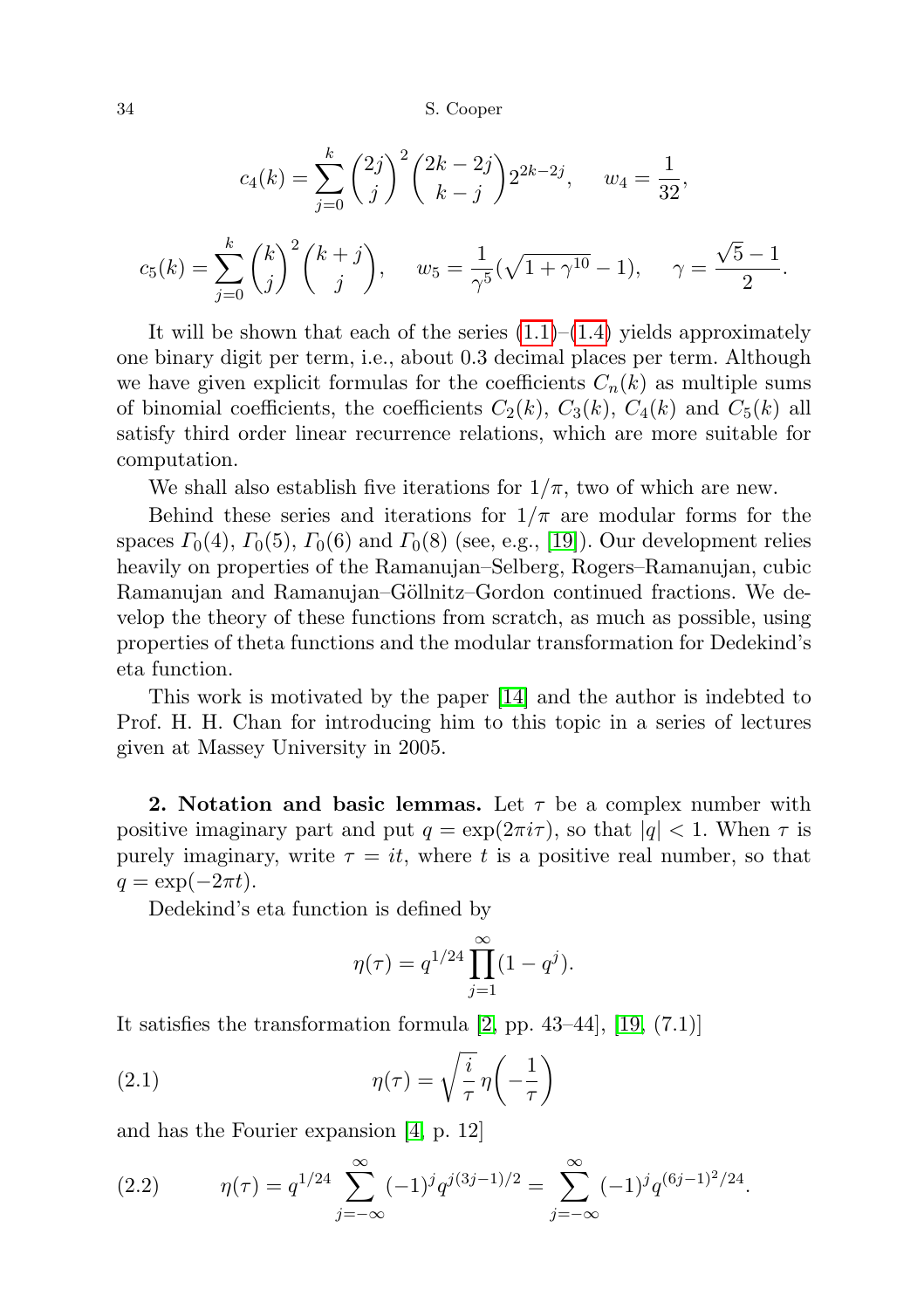Ramanujan's theta functions are defined by

$$
\varphi(q) = \sum_{j=-\infty}^{\infty} q^{j^2}
$$
 and  $\psi(q) = \sum_{j=0}^{\infty} q^{j(j+1)/2}$ .

They have the infinite product representations [\[4,](#page-24-3) p. 11]

<span id="page-2-0"></span>(2.3) 
$$
\varphi(q) = \frac{\eta^5(2\tau)}{\eta^2(\tau)\eta^2(4\tau)}, \quad \varphi(-q) = \frac{\eta^2(\tau)}{\eta(2\tau)}, \quad q^{1/8}\psi(q) = \frac{\eta^2(2\tau)}{\eta(\tau)},
$$

and satisfy the well-known properties [\[2,](#page-24-2) p. 40], [\[4,](#page-24-3) pp. 71–72]

(2.4) 
$$
\varphi(q^4) = \varphi(-q) + 2q\psi(q^8),
$$

(2.5) 
$$
2\varphi^2(q^2) = \varphi^2(q) + \varphi^2(-q),
$$

(2.6) 
$$
8q\psi^2(q^4) = \varphi^2(q) - \varphi^2(-q),
$$

(2.7) 
$$
16q\psi^4(q^2) = \varphi^4(q) - \varphi^4(-q).
$$

We shall also use the lesser-known properties

(2.8) 
$$
q^{1/2}\psi^2(q^2) + q^{3/2}\psi^2(q^6) = \frac{\eta^3(3\tau)\eta(4\tau)\eta(12\tau)}{\eta(\tau)\eta^2(6\tau)},
$$

(2.9) 
$$
q^{1/2}\psi^2(q^2) - 3q^{3/2}\psi^2(q^6) = \frac{\eta^3(\tau)\eta(4\tau)\eta(12\tau)}{\eta^2(2\tau)\eta(3\tau)}.
$$

The first of these is equivalent to [\[3,](#page-24-4) p. 110, Lemma 5.3] and the second may easily be proved by the same methods as in [\[3,](#page-24-4) p. 110].

The Borweins' cubic theta functions a, b and c are defined by

$$
a(q) = \sum_{j} \sum_{k} q^{j^2 + jk + k^2},
$$
  
\n
$$
b(q) = \sum_{j} \sum_{k} w^{j-k} q^{j^2 + jk + k^2}, \text{ where } w = \exp(2\pi i/3),
$$
  
\n
$$
c(q) = \sum_{j} \sum_{k} q^{(j + \frac{1}{3})^2 + (j + \frac{1}{3})(k + \frac{1}{3}) + (k + \frac{1}{3})^2},
$$

where the sums range over all integer values of  $j$  and  $k$ . The functions  $b$  and  $c$  have the infinite product expansions [\[3,](#page-24-4) p. 109], [\[21\]](#page-24-5), [\[22\]](#page-24-6)

<span id="page-2-2"></span>(2.10) 
$$
b(q) = \frac{\eta^3(\tau)}{\eta(3\tau)} \text{ and } c(q) = 3 \frac{\eta^3(3\tau)}{\eta(\tau)}
$$

and the function  $a$  has a Lambert series expansion [\[3,](#page-24-4) p. 93], [\[8\]](#page-24-7), [\[22\]](#page-24-6)

<span id="page-2-1"></span>(2.11) 
$$
a(q) = 1 + 6 \sum_{j=1}^{\infty} \left( \frac{q^{3j-2}}{1 - q^{3j-2}} - \frac{q^{3j-1}}{1 - q^{3j-1}} \right).
$$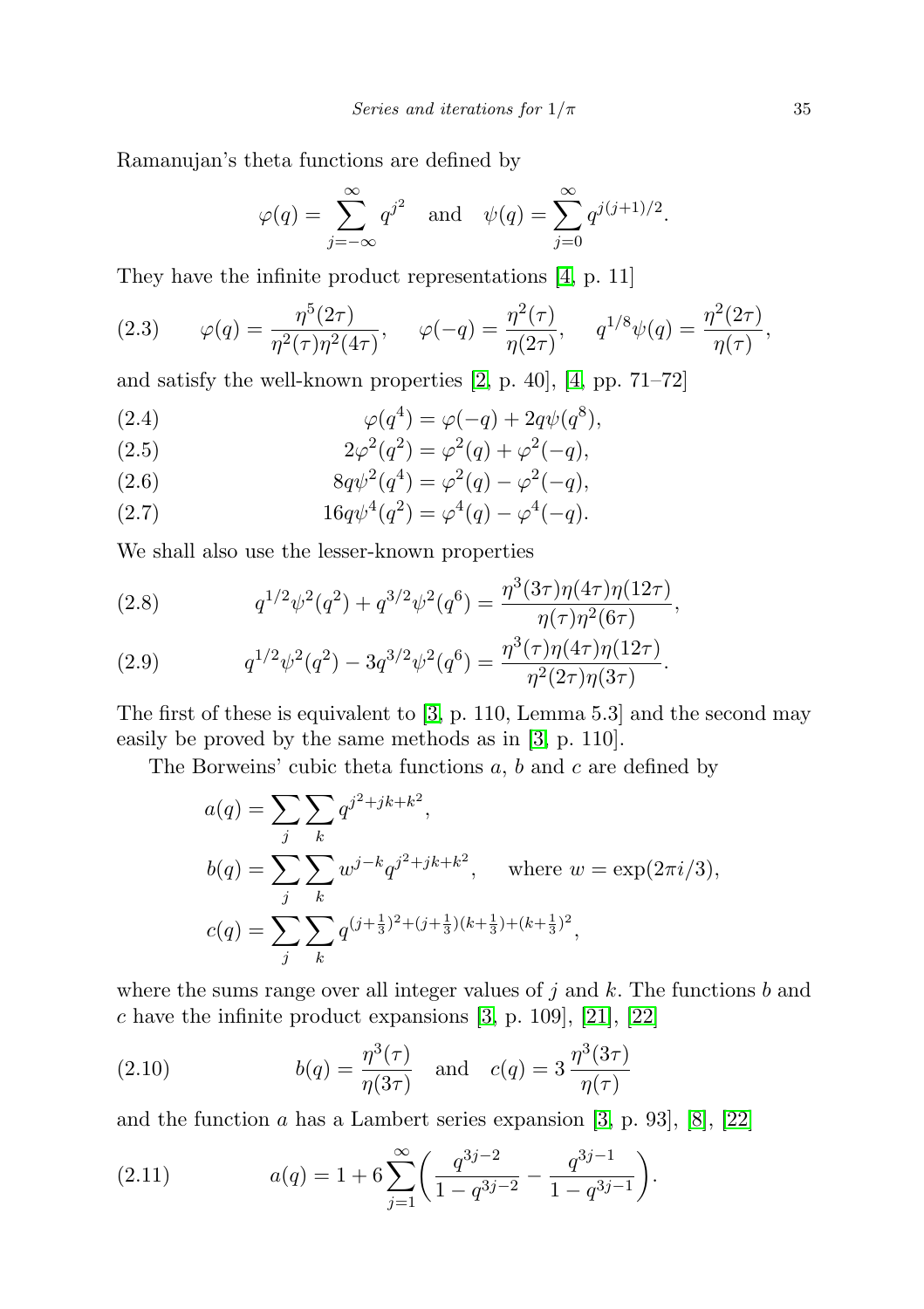<span id="page-3-2"></span>**3.** The functions  $u_n$ ,  $v_n$ ,  $w_n$  and  $x_n$ . Let

$$
u_2 = u_2(q) = q^{1/2} \prod_{j=1}^{\infty} \frac{(1 - q^{6j-5})^2 (1 - q^{6j-1})^2}{(1 - q^{6j-4})^2 (1 - q^{6j-2})^2} = \frac{\eta^2(\tau) \eta^4(6\tau)}{\eta^4(2\tau) \eta^2(3\tau)},
$$
  
\n
$$
u_3 = u_3(q) = q^{1/3} \prod_{j=1}^{\infty} \frac{(1 - q^{6j-5})(1 - q^{6j-1})}{(1 - q^{6j-3})^2} = \frac{\eta(\tau) \eta^3(6\tau)}{\eta(2\tau) \eta^3(3\tau)},
$$
  
\n
$$
u_4 = u_4(q) = q^{1/4} \prod_{j=1}^{\infty} \frac{(1 - q^{4j-3})^2 (1 - q^{4j-1})^2}{(1 - q^{4j-2})^4} = \frac{\eta^2(\tau) \eta^4(4\tau)}{\eta^6(2\tau)},
$$
  
\n
$$
u_5 = u_5(q) = q^{1/5} \prod_{j=1}^{\infty} \frac{(1 - q^{5j-4})(1 - q^{5j-1})}{(1 - q^{5j-3})(1 - q^{5j-2})}.
$$

The functions  $u_3, u_4^{1/2}$  $\frac{1}{4}$  and  $u_5$  have expansions as continued fractions. These are usually referred to as Ramanujan's cubic continued fraction, the Ramanujan–Selberg continued fraction and the Rogers–Ramanujan continued fraction, respectively. I do not know of a continued fraction for  $u_2$  (or for  $u_2^{1/2}$  $\binom{1}{2}$ , but it is related to Ramanujan's cubic continued fraction by  $\binom{1}{1}$ 

(3.1) 
$$
\frac{1}{u_2^2} - \frac{1}{u_3^3} = 1.
$$

Another continued fraction—the Ramanujan–Göllnitz–Gordon continued fraction—will be encountered in Section [8.](#page-21-0) For more information about these continued fractions and references to other sources, see [\[1\]](#page-24-8) and [\[19\]](#page-24-1).

For  $n = 2, 3, 4$  or 5, let

<span id="page-3-1"></span>
$$
v_n = v_n(q) = u_n(q^n)
$$
 and  $w_n = w_n(q) = u_n^n(q)$ .

Let

$$
x_2 = x_2(q) = \frac{\eta^6(2\tau)\eta^6(6\tau)}{\eta^6(\tau)\eta^6(3\tau)}, \qquad x_3 = x_3(q) = \frac{\eta^4(3\tau)\eta^4(6\tau)}{\eta^4(\tau)\eta^4(2\tau)},
$$
  

$$
x_4 = x_4(q) = \frac{\eta^{24}(2\tau)}{\eta^{24}(\tau)}, \qquad x_5 = x_5(q) = \frac{\eta^6(5\tau)}{\eta^6(\tau)}.
$$

Let  $\gamma = (\sqrt{5} - 1)/2$ .

<span id="page-3-0"></span> $(1)$  The identity  $(3.1)$  is equivalent to

$$
\frac{\psi^3(q)}{\psi(q^3)} - \frac{\varphi^3(-q^3)}{\varphi(-q)} = q \frac{\psi^3(q^3)}{\psi(q)}
$$

and this can be proved by expanding each side as Lambert series by the techniques in [\[4,](#page-24-3) Theorem 6.3.3]. Alternatively, the identity [\(3.1\)](#page-3-1) can be proved using properties of Hauptmoduls.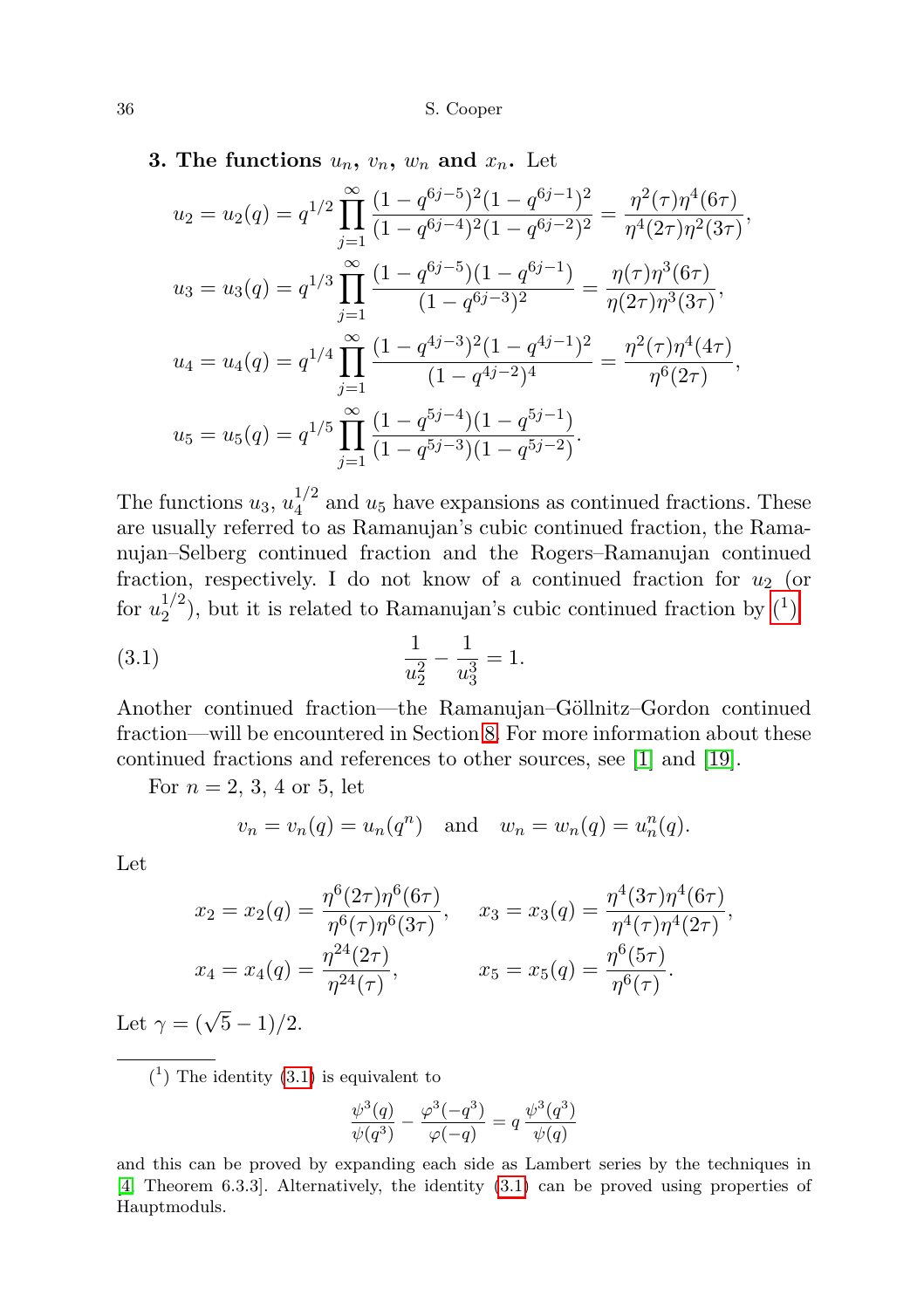The starting point of the theory is

<span id="page-4-0"></span>THEOREM 3.1. For  $n = 2, 3, 4$  or 5, and with  $u_n$ ,  $w_n$  and  $x_n$  as defined above,

$$
\frac{1}{u_2} - 2 - 3u_2 = \frac{\eta^2(\tau/2)\eta^2(3\tau/2)}{\eta^2(2\tau)\eta^2(6\tau)}, \qquad \frac{1}{w_2} - 10 + 9w_2 = \frac{1}{x_2},
$$
  
\n
$$
\frac{1}{u_3} - 1 - 2u_3 = \frac{\eta(\tau/3)\eta(2\tau/3)}{\eta(3\tau)\eta(6\tau)}, \qquad \frac{1}{w_3} - 7 - 8w_3 = \frac{1}{x_3},
$$
  
\n
$$
\frac{1}{u_4} - 4u_4 = \frac{\eta^4(\tau/2)}{\eta^4(2\tau)}, \qquad \frac{1}{w_4} - 32 + 256w_4 = \frac{1}{x_4},
$$
  
\n
$$
\frac{1}{u_5} - 1 - u_5 = \frac{\eta(\tau/5)}{\eta(5\tau)}, \qquad \frac{1}{w_5} - 11 - w_5 = \frac{1}{x_5}.
$$

*Proof.* Let us prove the results that involve  $u_n$  first. By  $(2.8)$  and  $(2.9)$ , we have

$$
\frac{1}{u_2} - 2 - 3u_2 = \frac{1}{u_2} (1 + u_2)(1 - 3u_2)
$$
\n
$$
= \frac{\eta^2(\tau)\eta^2(3\tau)}{\eta^4(2\tau)\eta^4(6\tau)} (q^{1/4}\psi^2(q) + q^{3/4}\psi^2(q^3))(q^{1/4}\psi^2(q) - 3q^{3/4}\psi^2(q^3))
$$
\n
$$
= \frac{\eta^2(\tau)\eta^2(3\tau)}{\eta^4(2\tau)\eta^4(6\tau)} \cdot \frac{\eta^3(3\tau/2)\eta(2\tau)\eta(6\tau)}{\eta(\tau/2)\eta^2(3\tau)} \cdot \frac{\eta^3(\tau/2)\eta(2\tau)\eta(6\tau)}{\eta^2(\tau)\eta(3\tau/2)}
$$
\n
$$
= \frac{\eta^2(\tau/2)\eta^2(3\tau/2)}{\eta^2(2\tau)\eta^2(6\tau)},
$$

and this proves the result for  $u_2$ .

To prove the result for  $u_3$ , we expand  $\prod_{j=1}^{\infty} (1 - q^j)(1 - q^{2j})$  as a double series using [\(2.2\)](#page-1-0), and trisect using the series rearrangement

$$
\sum_{m,n} c_{m,n} = \sum_{j,k} c_{j+2k,j-k} + \sum_{j,k} c_{j+2k+1,j-k} + \sum_{j,k} c_{j+2k,j-k+1}.
$$

We find that

$$
\prod_{j=1}^{\infty} (1 - q^j)(1 - q^{2j}) = \sum_{m=-\infty}^{\infty} \sum_{n=-\infty}^{\infty} (-1)^{m+n} q^{m(3m-1)/2 + n(3n-1)}
$$

$$
= \sum_{j=-\infty}^{\infty} \sum_{k=-\infty}^{\infty} (-1)^k q^{9k^2 + 3j(3j-1)/2}
$$

$$
-q \sum_{j=-\infty}^{\infty} \sum_{k=-\infty}^{\infty} (-1)^k q^{9k^2 + 6k + 3j(3j+1)/2}
$$

$$
-q^2 \sum_{j=-\infty}^{\infty} \sum_{k=-\infty}^{\infty} (-1)^k q^{9k^2 - 6k + 9j(j+1)/2}.
$$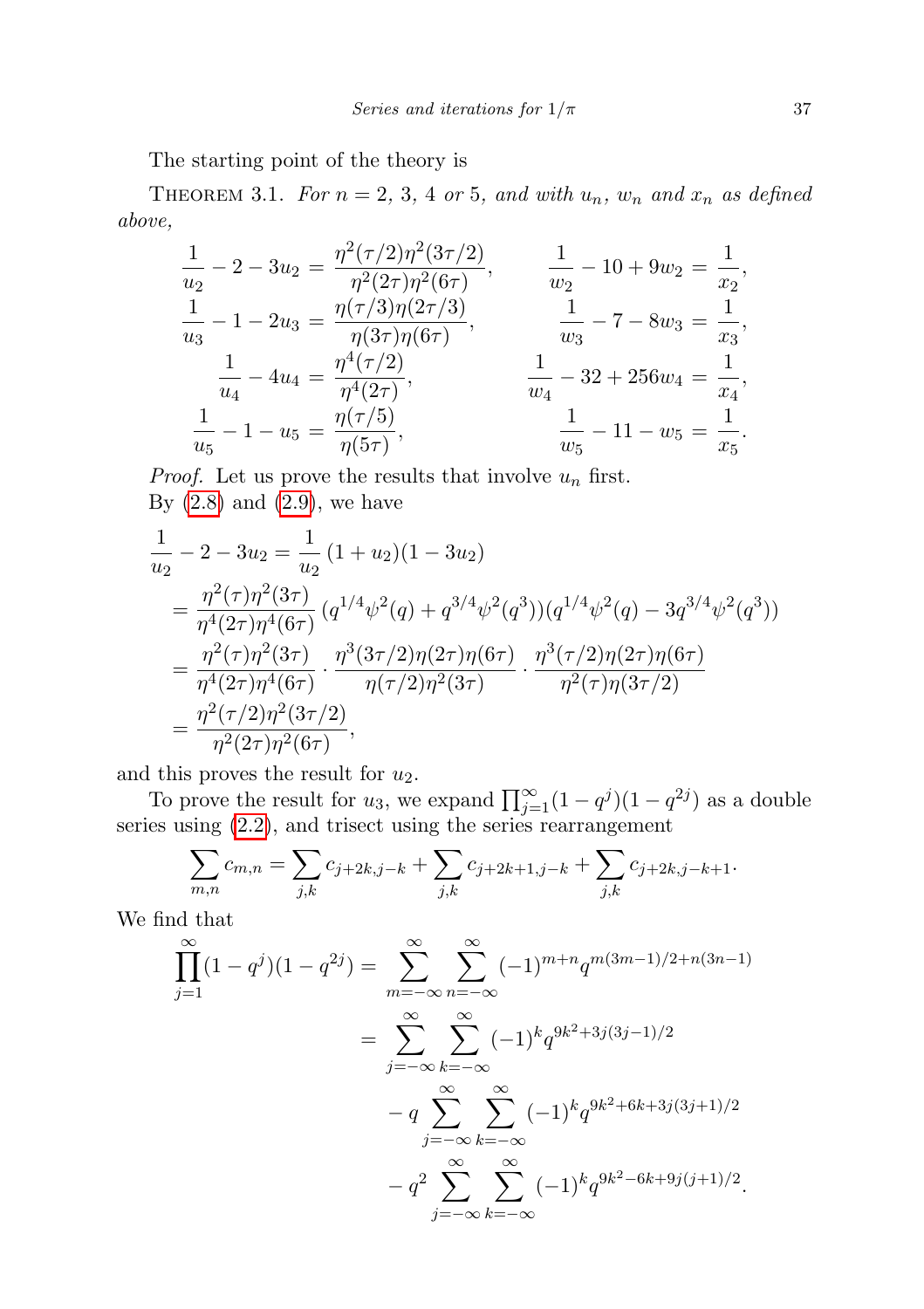Now apply the Jacobi triple product identity [\[4,](#page-24-3) p. 10] to each sum, and simplify the resulting infinite products, to get

$$
\prod_{j=1}^{\infty} (1 - q^j)(1 - q^{2j}) = \prod_{j=1}^{\infty} \frac{(1 - q^{6j})(1 - q^{9j})^4}{(1 - q^{3j})(1 - q^{18j})^2} - q \prod_{j=1}^{\infty} (1 - q^{9j})(1 - q^{18j}) - 2q^2 \prod_{j=1}^{\infty} \frac{(1 - q^{3j})(1 - q^{18j})^4}{(1 - q^{6j})(1 - q^{9j})^2}.
$$

Divide both sides by  $\prod_{j=1}^{\infty} (1 - q^{9j})(1 - q^{18j})$  and replace  $q^3$  with q to obtain the result for  $u_3$ .

To prove the result for  $u_4$ , note that from  $(2.5)$  and  $(2.6)$  we have

$$
\varphi^2(-q^{1/2}) = \varphi^2(q) - 4q^{1/2}\psi^2(q^2).
$$

Therefore, on using [\(2.3\)](#page-2-0) we get

$$
\frac{1}{u_4} - 4u_4 = \frac{\eta^2(\tau)}{\eta^4(2\tau)} \left( \varphi^2(q) - 4q^{1/2} \psi^2(q^2) \right)
$$

$$
= \frac{\eta^2(\tau)}{\eta^4(2\tau)} \varphi^2(-q^{1/2}) = \frac{\eta^4(\tau/2)}{\eta^4(2\tau)}.
$$

 $\prod_{j=1}^{\infty} (1-q^j)$ . See [\[4,](#page-24-3) pp. 161–163] or [\[23\]](#page-24-9) for the details. For different proofs The result for  $u_5$  may be proved by 5-dissecting the series for the product using modular forms, see  $[19, (7.2)]$  $[19, (7.2)]$  or  $[24]$ .

Each result for  $w_n$  can be obtained from the corresponding result for  $u_n$  by replacing  $q^{1/n}$  with  $\omega q^{1/n}$ , where  $\omega$  is any nth root of unity, and multiplying the resulting *n* identities together. Here  $n = 2, 3, 4$  or 5. The details in the case  $n = 5$  are described in [\[4,](#page-24-3) p. 164], [\[23\]](#page-24-9) and [\[28\]](#page-25-1), and the proofs in the other cases are similar.

The identities in Theorem [3.1](#page-4-0) hold because of properties of Hauptmoduls associated with groups of genus 0. For more information, the reader is referred to [\[13\]](#page-24-10) where many examples of such identities are given.

The  $u_n$  and  $w_n$  satisfy the following transformation formulas.

<span id="page-5-0"></span>THEOREM 3.2.

$$
u_2(e^{-2\pi/3t}) = \frac{\frac{1}{3} - u_2(e^{-2\pi t})}{1 + u_2(e^{-2\pi t})}, \qquad w_2(e^{-\pi/3t}) = \frac{\frac{1}{9} - w_2(e^{-2\pi t})}{1 - w_2(e^{-2\pi t})},
$$
  
\n
$$
u_3(e^{-\pi/t}) = \frac{\frac{1}{2} - u_3(e^{-2\pi t})}{1 + u_3(e^{-2\pi t})}, \qquad w_3(e^{-\pi/3t}) = \frac{\frac{1}{8} - w_3(e^{-2\pi t})}{1 + w_3(e^{-2\pi t})},
$$
  
\n
$$
u_4(e^{-2\pi/t}) = \frac{\frac{1}{2} - u_4(e^{-2\pi t})}{1 + 2u_4(e^{-2\pi t})}, \qquad w_4(e^{-\pi/2t}) = \frac{1}{16} - w_4(e^{-2\pi t}),
$$
  
\n
$$
u_5(e^{-2\pi/t}) = \frac{\gamma - u_5(e^{-2\pi t})}{1 + \gamma u_5(e^{-2\pi t})}, \qquad w_5(e^{-2\pi/5t}) = \frac{\gamma^5 - w_5(e^{-2\pi t})}{1 + \gamma^5 w_5(e^{-2\pi t})}.
$$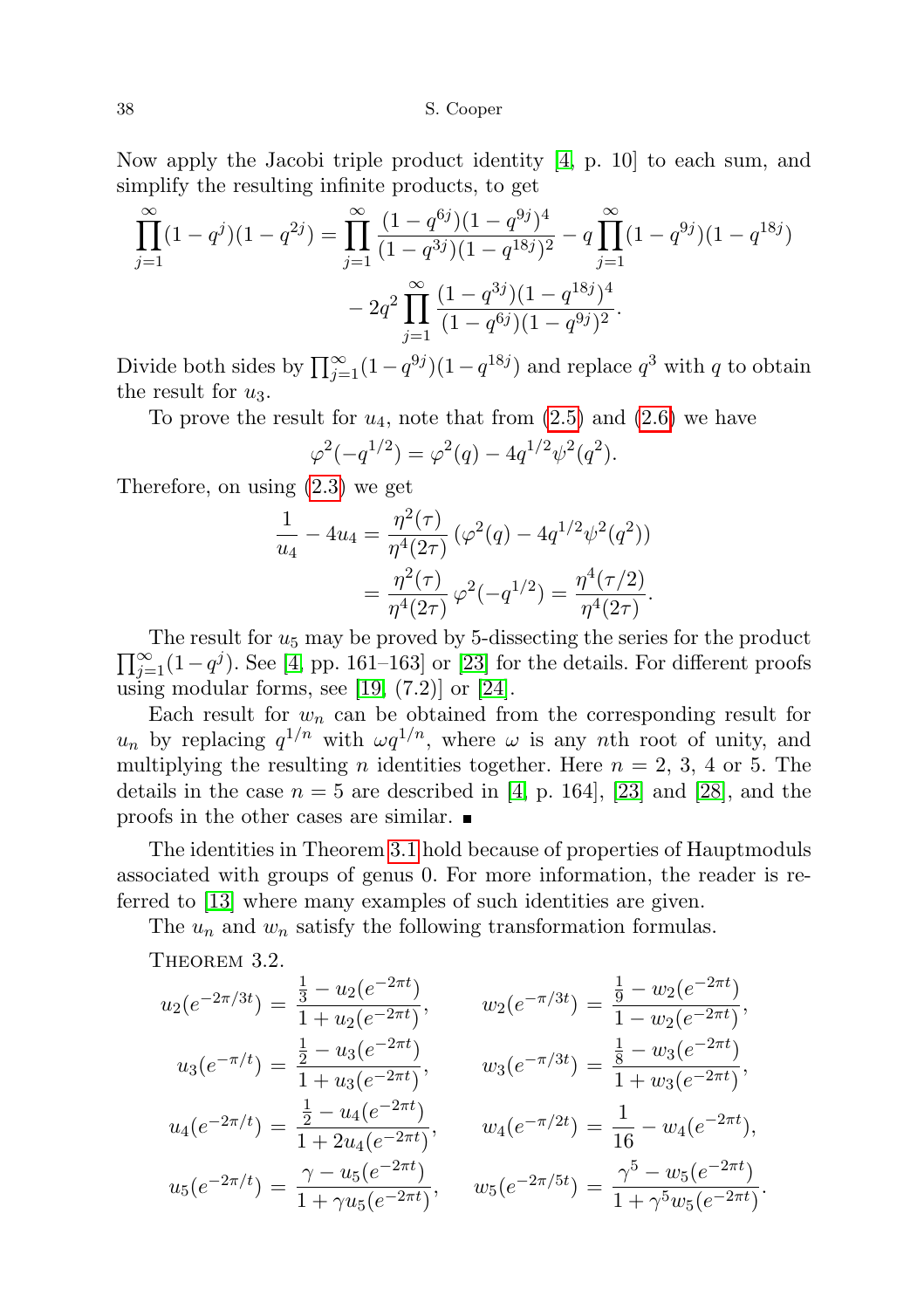*Proof.* Let  $q_1 = \exp(2\pi i \tau)$  and  $q_2 = \exp(-2\pi i/3\tau)$ . By Theorem [3.1](#page-4-0) and the modular transformation [\(2.1\)](#page-1-1), we have

$$
\frac{1}{u_2(q_1)} - 2 - 3u_2(q_1) = \frac{\eta^2(\tau/2)\eta^2(3\tau/2)}{\eta^2(2\tau)\eta^2(6\tau)} = 16\frac{\eta^2(-2/\tau)\eta^2(-2/3\tau)}{\eta^2(-1/2\tau)\eta^2(-1/6\tau)}
$$

$$
= 16\left(\frac{1}{u_2(q_2)} - 2 - 3u_2(q_2)\right)^{-1}.
$$

This simplifies to

<span id="page-6-0"></span>
$$
(3.2) \quad (3u_2(q_1)u_2(q_2) + 3u_2(q_1) + 3u_2(q_2) - 1) \times (3u_2(q_1)u_2(q_2) - u_2(q_1) - u_2(q_2) - 1) = 0.
$$

We claim that the first factor is zero. To see this, take  $\tau = i/\sqrt{3}$  and observe we claim that the first factor is zero. To see this, take  $\tau = i/\sqrt{3}$ , that  $q_1 = q_2 = \exp(-2\pi/\sqrt{3})$ , and hence  $u_2(q_1) = u_2(q_2)$ . Now  $u_2(q) = q^{1/2}(1 - 2q + 3q^2 - 4q^3 + 7q^4 + \cdots),$ 

and taking just the first term gives<br> $u_2(\exp(-2\pi/\sqrt{3}))$ 

$$
u_2(\exp(-2\pi/\sqrt{3})) \approx \exp(-\pi/\sqrt{3}) \approx 0.16.
$$

More accurate values can be obtained by using more terms, but this value is good enough for our purpose. The first factor in  $(3.2)$  reduces to  $3u_2^2+6u_2-1$ , which has roots  $u_2 = -1 \pm 2/\sqrt{3}$ . The second factor in [\(3.2\)](#page-6-0) reduces to  $3u_2^2 - 2u_2 - 1$ , which has roots  $u_2 = 1$ ,  $-1/3$ . The only root that is near 0.16 is  $-1 + 2/\sqrt{3}$ , hence we select the first factor in [\(3.2\)](#page-6-0). This proves the claim. It follows that

$$
u_2(q_1) = \frac{\frac{1}{3} - u_2(q_2)}{1 + u_2(q_2)},
$$

and this completes the proof of the first result.

All of the other results, except for the one that involves  $w_4$ , can be deduced in the same way from the corresponding results in Theorem [3.1;](#page-4-0) we omit the details.

We will now prove the result for  $w_4$ . Let

$$
f(\tau) = w_4(e^{2\pi i\tau}) + w_4(e^{-i\pi/2\tau}).
$$
  
By (2.1), (2.3) and (2.7), we find  

$$
f(\tau) = \frac{\eta^8(\tau)\eta^{16}(4\tau)}{\eta^{24}(2\tau)} + \frac{\eta^8(-1/4\tau)\eta^{16}(-1/\tau)}{\eta^{24}(-1/2\tau)}
$$

$$
= \frac{\eta^8(\tau)\eta^{16}(4\tau)}{\eta^{24}(2\tau)} + \frac{1}{16} \frac{\eta^8(4\tau)\eta^{16}(\tau)}{\eta^{24}(2\tau)}
$$

$$
= \frac{1}{16} \frac{\eta^8(\tau)\eta^8(4\tau)}{\eta^{20}(2\tau)} \left(16 \frac{\eta^8(4\tau)}{\eta^4(2\tau)} + \frac{\eta^8(\tau)}{\eta^4(2\tau)}\right)
$$

$$
= \frac{1}{16\varphi^4(q)} \left(16q\psi^4(q^2) + \varphi^4(-q)\right) = \frac{1}{16},
$$

and the claimed result follows.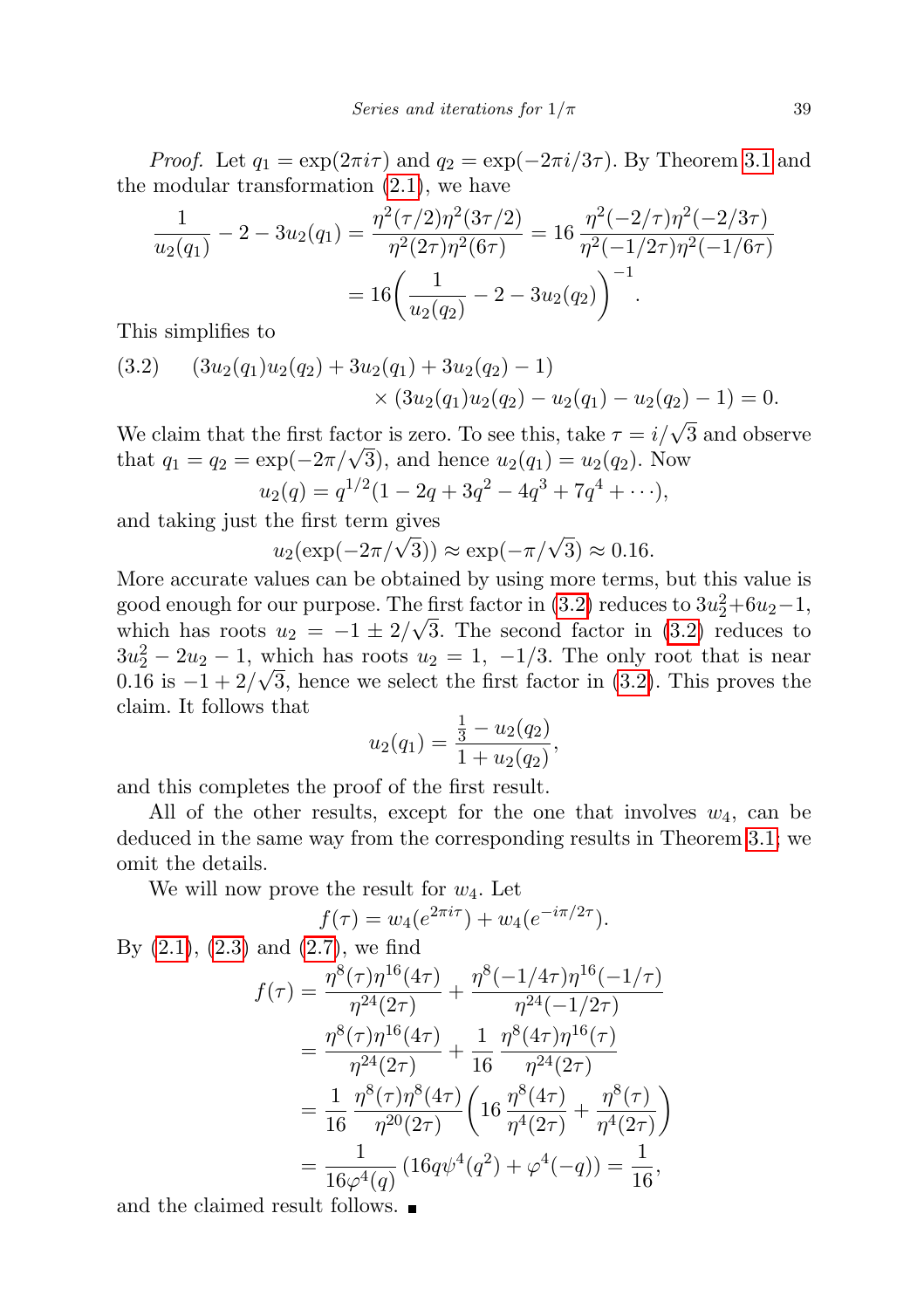REMARK 3.3. There is another transformation for  $u_4$ :

$$
u_4^2(e^{-\pi/t}) = \frac{\frac{1}{4} - u_4^2(e^{-2\pi t})}{1 + 4u_4^2(e^{-2\pi t})},
$$

but we will not need this.

The result for  $w_3$  in the next theorem was given in [\[14\]](#page-24-0), and the result for  $w_5$  was given by Ramanujan in the lost notebook [\[1,](#page-24-8) p. 91].

<span id="page-7-1"></span>THEOREM 3.4. Let N be a positive integer and put  $q_1 = \exp(-2\pi \sqrt{t/N})$ THEOREM 3.4. Let IV be a p<br>and  $q_2 = \exp(-2\pi/\sqrt{Nt})$ . Then

$$
(1 - w_2(q_1))(1 - w_2(q_2)) = \frac{8}{9} \qquad \text{for } N = 6,
$$
  

$$
(1 + w_3(q_1))(1 + w_3(q_2)) = \frac{9}{8} \qquad \text{for } N = 6,
$$
  

$$
w_4(q_1) + w_4(q_2) = \frac{1}{16} \qquad \text{for } N = 4,
$$
  

$$
(1 + \gamma^5 w_5(q_1))(1 + \gamma^5 w_5(q_2)) = 1 + \gamma^{10} \qquad \text{for } N = 5.
$$

*Proof.* These are just restatements of the results for  $w_n$  in Theorem [3.2.](#page-5-0)

<span id="page-7-0"></span>THEOREM 3.5. For  $n = 2, 3, 4$  or 5, let  $v_n = v_n(q)$  and  $w_n = w_n(q)$ . The following modular equations hold:

$$
v_2 = \frac{1 - \left(\frac{1 - 9w_2}{1 - w_2}\right)^{1/2}}{3 + \left(\frac{1 - 9w_2}{1 - w_2}\right)^{1/2}}, \qquad w_2 = v_2 \frac{1 - v_2}{1 + 3v_2},
$$
  
\n
$$
v_3 = \frac{1 - \left(\frac{1 - 8w_3}{1 + w_3}\right)^{1/3}}{2 + \left(\frac{1 - 8w_3}{1 + w_3}\right)^{1/3}}, \qquad w_3 = v_3 \frac{1 - v_3 + v_3^2}{1 + 2v_3 + 4v_3^2},
$$
  
\n
$$
2v_4 = \frac{1 - (1 - 16w_4)^{1/4}}{1 + (1 - 16w_4)^{1/4}}, \qquad w_4 = v_4 \frac{1 + 4v_4^2}{(1 + 2v_4)^4},
$$
  
\n
$$
v_5 = \frac{\gamma - \left(\frac{\gamma^5 - w_5}{1 + \gamma^5 w_5}\right)^{1/5}}{1 + \gamma \left(\frac{\gamma^5 - w_5}{1 + \gamma^5 w_5}\right)^{1/5}}, \qquad w_5 = v_5 \frac{1 - 2v_5 + 4v_5^2 - 3v_5^3 + v_5^4}{1 + 3v_5 + 4v_5^2 + 2v_5^3 + v_5^4}.
$$

*Proof.* Consider the two identities in Theorem [3.2](#page-5-0) that involve  $u_2$  and  $w_2$ . Replacing  $t$  with  $2t$  in the first identity and combining with the second identity gives

$$
\left(\frac{\frac{1}{3} - u_2(e^{-4\pi t})}{1 + u_2(e^{-4\pi t})}\right)^2 = \frac{\frac{1}{9} - u_2^2(e^{-2\pi t})}{1 - u_2^2(e^{-2\pi t})},
$$

that is,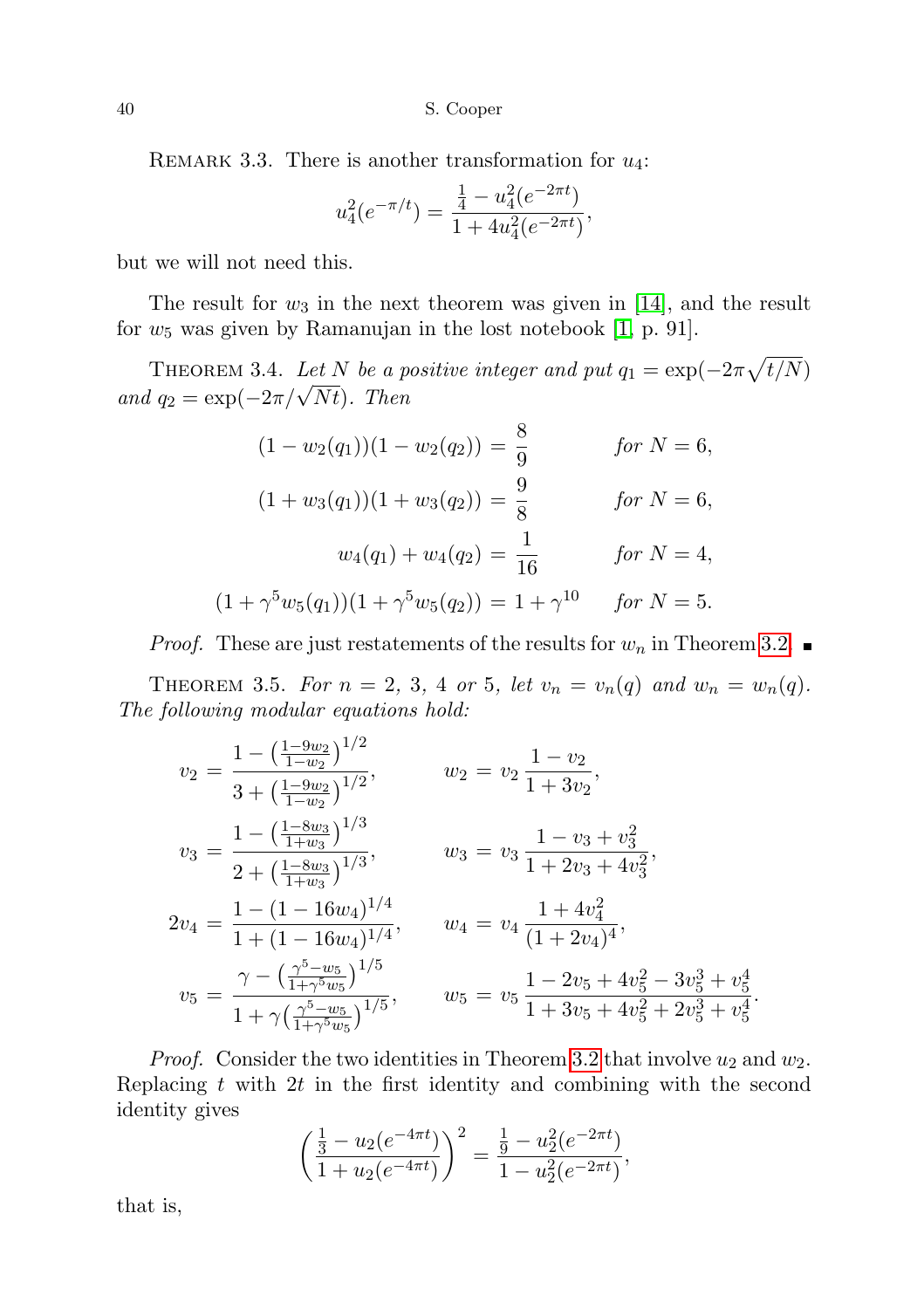$$
\left(\frac{\frac{1}{3} - v_2}{1 + v_2}\right)^2 = \frac{\frac{1}{9} - w_2}{1 - w_2}.
$$

Now solve for  $v_2$  or  $w_2$ .

The other results may be proved similarly.

The formula in Theorem [3.5,](#page-7-0) expressing  $w_5$  as a rational function of  $v_5$ , is in Ramanujan's first letter to Hardy [\[6,](#page-24-11) p. 29]. The earliest proof known to the author is due to Rogers [\[25\]](#page-25-2). The results involving  $v_3$  and  $w_3$  must also be regarded as being known to Ramanujan, as they are trivial consequences of parts (i) and (ii) of Entry 1 in Chapter 20 of his second notebook [\[2,](#page-24-2) p. 345]. For additional information, see [\[1,](#page-24-8) pp. 95–98].

**4. The functions**  $z_n$ ,  $A_n$  and  $M_n$ . For  $n = 2, 3, 4$  or 5, define  $z_n$ ,  $k_n$ ,  $A_n$  and the multiplier  $M_n$  by

$$
z_n = z_n(q) = nq \frac{d}{dq} \log u_n = q \frac{d}{dq} \log w_n;
$$
  

$$
k_n = \begin{cases} 9 & \text{if } n = 2, \\ 8 & \text{if } n = 3, \\ 16 & \text{if } n = 4, \\ 1/\gamma^5 & \text{if } n = 5; \end{cases}
$$
  

$$
A_n = A_n(q) = \frac{z_n}{1 - k_n u_n^n};
$$
  

$$
M_n = M_n(q) = \frac{A_n(q)}{A_n(q^n)}.
$$

The reason for the choice of  $k_n$  and  $A_n$  in these definitions will become clear in Theorem [4.5](#page-11-0) and its proof, namely, each function  $A_n$  has a particularly simple transformation property.

Most of the results in the next theorem are classical. The results for  $z_2$ and  $z_4$  imply the well-known formulas for the number of representations of an integer by the quadratic forms  $x_1^2 + x_2^2 + 3x_3^2 + 3x_4^2$  and  $x_1^2 + x_2^2 + x_3^2 + x_4^2$ , respectively. The result for  $z_5$  is equivalent to part (v) of Entry 9 in Chapter 19 of Ramanujan's second notebook [\[2,](#page-24-2) p. 258], and the result for  $z_3$  is in Fine's book [\[20,](#page-24-12) (32.65)].

<span id="page-8-0"></span>THEOREM 4.1.

$$
z_2 = \frac{\eta^4(\tau)\eta^4(3\tau)}{\eta^2(2\tau)\eta^2(6\tau)}, \qquad z_3 = \frac{\eta^3(\tau)\eta^3(2\tau)}{\eta(3\tau)\eta(6\tau)}, \qquad z_4 = \frac{\eta^8(\tau)}{\eta^4(2\tau)}, \qquad z_5 = \frac{\eta^5(\tau)}{\eta(5\tau)}.
$$

Proof. Recall the identity [\[29,](#page-25-3) p. 451, Ex. 5]

$$
\frac{\sigma(a+b)\sigma(a-b)}{\sigma^2(a)\sigma^2(b)} = \wp(b) - \wp(a),
$$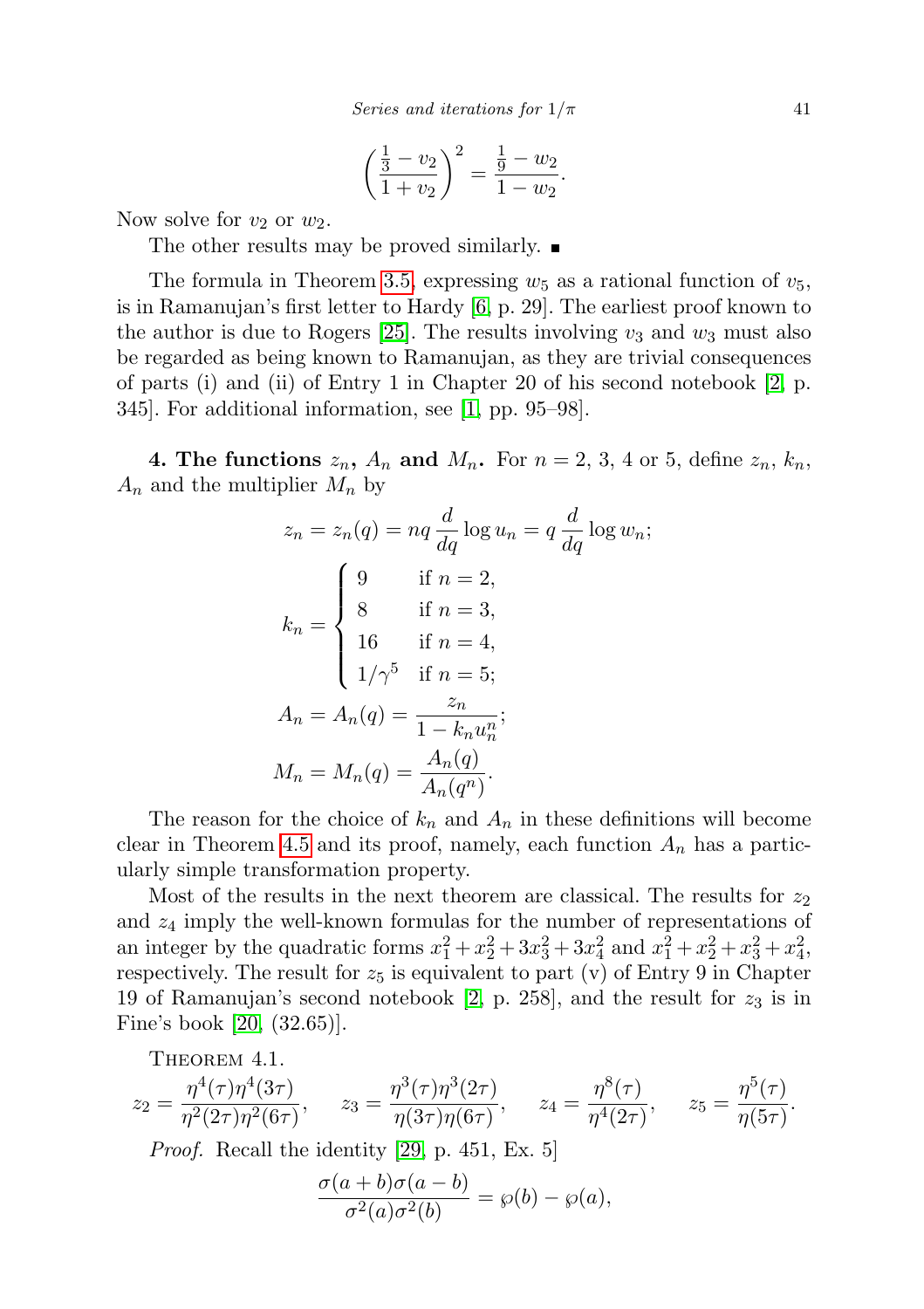where  $\wp$  and  $\sigma$  are the Weierstrass elliptic and sigma functions. Explicitly, this is

$$
(4.1) \qquad (x-z)\prod_{j=1}^{\infty} \frac{(1-xzq^{j-1})(1-q^jxz^{-1})(1-q^jx^{-1}z)(1-q^jx^{-1}z^{-1})(1-q^j)^4}{(1-xq^{j-1})^2(1-zq^{j-1})^2(1-q^jx^{-1})^2(1-q^jz^{-1})^2}
$$

$$
=\frac{x}{(1-x)^2} - \frac{z}{(1-z)^2} + \sum_{j=1}^{\infty} \frac{jq^j}{1-q^j} (x^j + x^{-j} - z^j - z^{-j}),
$$

provided  $|q| < |x|, |z| < |q|^{-1}$ . The results in Theorem [4.1](#page-8-0) follow by taking  $(x, z) = (e^{i\pi/3}, -1), (e^{i\pi/3}, e^{2\pi i/3}), (i, -1)$  and  $(e^{2\pi i/5}, e^{4\pi i/5}),$  respectively, and simplifying the resulting series and products. Full details for the last case are given in [\[18\]](#page-24-13); the details for the other cases are similar.  $\blacksquare$ 

The next result shows that  $A_2(q)$  and  $A_3(q)$  are equal.

<span id="page-9-0"></span>THEOREM 4.2. With  $A_2(q)$  and  $A_3(q)$  as defined above,

$$
A_2(q) = A_3(q) = \frac{\eta^7(2\tau)\eta^7(3\tau)}{\eta^5(\tau)\eta^5(6\tau)}.
$$

*Proof.* Replace q with  $-q$  in [\(2.9\)](#page-2-0) and multiply the resulting identity by [\(2.9\)](#page-2-0), to get

$$
q\psi^{4}(q^{2}) - 9q^{3}\psi^{4}(q^{6}) = \frac{\eta^{5}(2\tau)\eta^{3}(12\tau)}{\eta(4\tau)\eta^{3}(6\tau)}.
$$

Therefore,

(4.2) 
$$
1 - 9u_2^2 = 1 - 9 \frac{\eta^4(\tau)\eta^8(6\tau)}{\eta^8(2\tau)\eta^4(3\tau)}
$$

$$
= \frac{\eta^4(\tau)}{\eta^8(2\tau)} q^{1/2}(\psi^4(q) - 9q\psi^4(q^3)) = \frac{\eta^9(\tau)\eta^3(6\tau)}{\eta^9(2\tau)\eta^3(3\tau)}.
$$

By [\[2,](#page-24-2) p. 347] and [\(2.3\)](#page-2-0), we have

<span id="page-9-1"></span>(4.3) 
$$
1 - 8u_3^3 = 1 - 8\frac{\eta^3(\tau)\eta^9(6\tau)}{\eta^3(2\tau)\eta^9(3\tau)} = \frac{\varphi^4(-q)}{\varphi^4(-q^3)} = \frac{\eta^8(\tau)\eta^4(6\tau)}{\eta^4(2\tau)\eta^8(3\tau)}.
$$

Now use  $(4.2)$  and  $(4.3)$  in the definitions of  $A_2$  and  $A_3$  and use Theorem [4.1](#page-8-0) to complete the proof.  $\blacksquare$ 

<span id="page-9-2"></span>The next result expresses the multipliers  $M_n$  as rational functions of  $v_n$ . THEOREM 4.3. For  $n = 2, 3, 4$  or 5, let  $v_n = v_n(q)$  and  $M_n = M_n(q)$ . Then

$$
M_2 = \frac{(1 + v_2)(1 + 3v_2)}{1 - v_2},
$$
  
\n
$$
M_3 = \frac{(1 + v_3)^2(1 + 2v_3 + 4v_3^2)}{1 - v_3 + v_3^2},
$$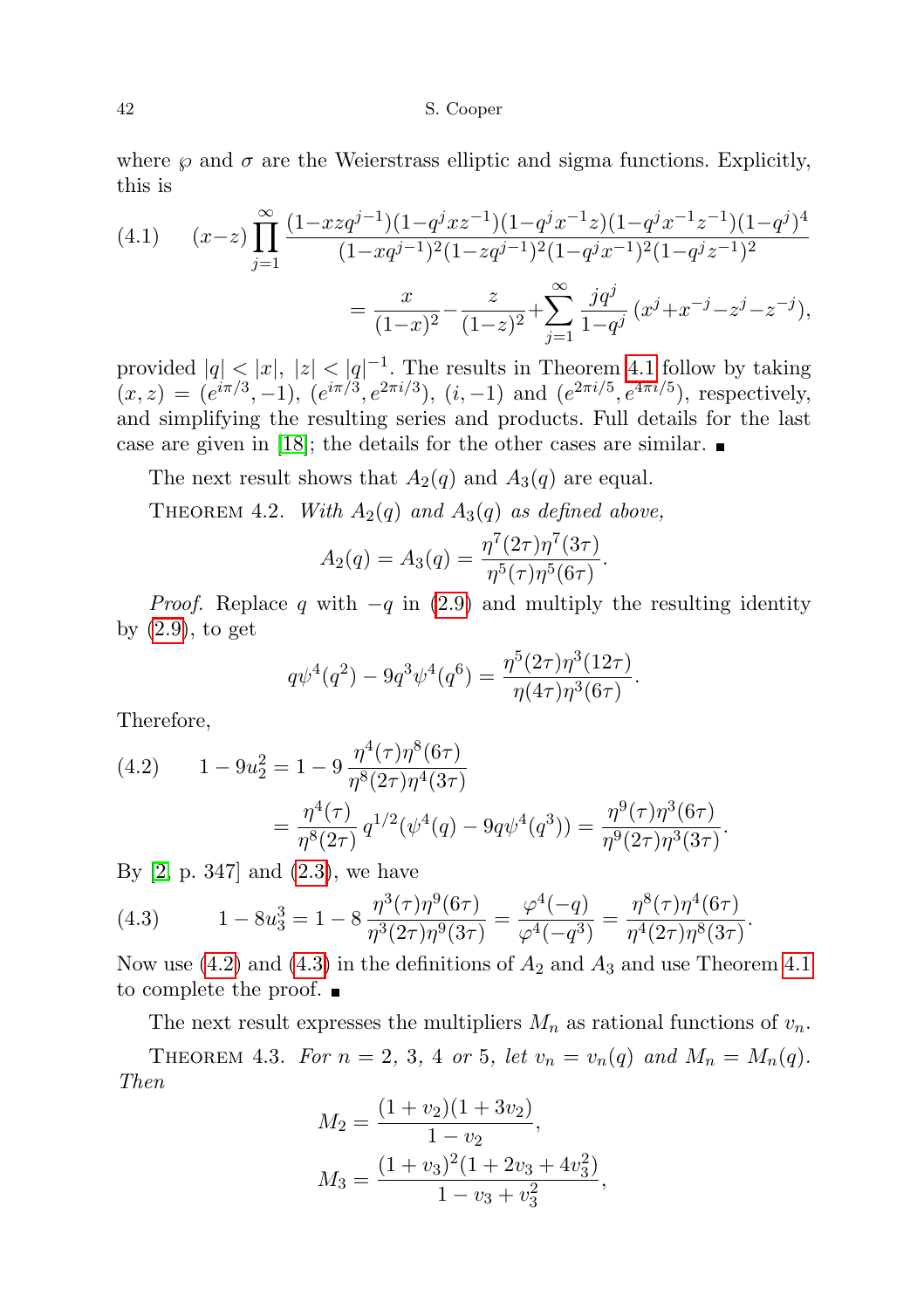$$
M_4 = (1 + 2v_4)^4,
$$
  
\n
$$
M_5 = \frac{(1 + \gamma v_5)^4(\gamma^2 + v_5 + v_5^2)}{\gamma^2(1 - v_5 + \gamma^2 v_5^2)}.
$$

*Proof.* Let us prove the result for  $M_2$ . If we start with the definition of  $M_2$  and apply Theorem [4.1,](#page-8-0) we find that

$$
M_2 = \frac{A_2(q)}{A_2(q^2)} = \frac{z_2(q)}{z_2(q^2)} \cdot \frac{1 - 9v_2^2}{1 - 9u_2^2}
$$
  
=  $\frac{\eta^4(\tau)\eta^4(3\tau)}{\eta^2(2\tau)\eta^2(6\tau)} \cdot \frac{\eta^2(4\tau)\eta^2(12\tau)}{\eta^4(2\tau)\eta^4(6\tau)} \cdot \frac{1 - 9v_2^2}{1 - 9u_2^2}$   
=  $\frac{\eta^6(\tau)\eta^6(3\tau)}{\eta^6(2\tau)\eta^6(6\tau)} \cdot \frac{\eta^2(4\tau)\eta^2(12\tau)}{\eta^2(\tau)\eta^2(3\tau)} \cdot \frac{1 - 9v_2^2}{1 - 9u_2^2}$ .

Apply Theorem [3.1](#page-4-0) to this, to get

$$
M_2 = \frac{\frac{1}{u_2^2} - 10 + 9u_2^2}{\frac{1}{v_2} - 2 - 3v_2} \cdot \frac{1 - 9v_2^2}{1 - 9u_2^2} = \frac{(1 - u_2^2)v_2(1 + 3v_2)}{u_2^2(1 + v_2)}
$$
  
= 
$$
\frac{(1 - w_2)v_2(1 + 3v_2)}{w_2(1 + v_2)}.
$$

Now use Theorem [3.5](#page-7-0) to express  $w_2$  in terms of  $v_2$ . This completes the proof of the result for  $M_2$ .

The results for  $M_3$  and  $M_5$  can be proved by exactly the same method, and the details are given in  $[14, (4.15)]$  $[14, (4.15)]$  and  $[11, (3.12)]$  $[11, (3.12)]$ , respectively.

It remains to prove the result for  $M_4$ . By the definition of  $M_4$  and Theorem [4.1,](#page-8-0) we have

$$
M_4 = \frac{A_4(q)}{A_4(q^4)} = \frac{z_4(q)}{z_4(q^4)} \cdot \frac{1 - 16v_4^4}{1 - 16u_4^4}
$$
  
=  $\frac{\eta^8(\tau)}{\eta^4(2\tau)} \cdot \frac{\eta^4(8\tau)}{\eta^8(4\tau)} \cdot \frac{1 - 16v_4^4}{1 - 16u_4^4}$   
=  $\frac{\eta^4(8\tau)}{\eta^4(2\tau)} \cdot \frac{\eta^{12}(\tau)}{\eta^{12}(2\tau)} \cdot \frac{\eta^{12}(2\tau)}{\eta^4(\tau)\eta^8(4\tau)} \cdot \frac{1 - 16v_4^4}{1 - 16u_4^4}$ .

Apply Theorem [3.1](#page-4-0) to this, and making use of the definitions of  $u_4$  and  $w_4$ , we obtain  $\Omega$ 

$$
M_4 = \frac{\frac{1}{u_4^2} - 16u_4^2}{u_4^2(\frac{1}{v_4} - 4v_4)} \cdot \frac{1 - 16v_4^4}{1 - 16u_4^4} = \frac{v_4}{w_4} \left(1 + 4v_4^2\right).
$$

<span id="page-10-0"></span>Now use Theorem [3.5](#page-7-0) to express  $w_4$  in terms of  $v_4$ . This completes the proof.  $\blacksquare$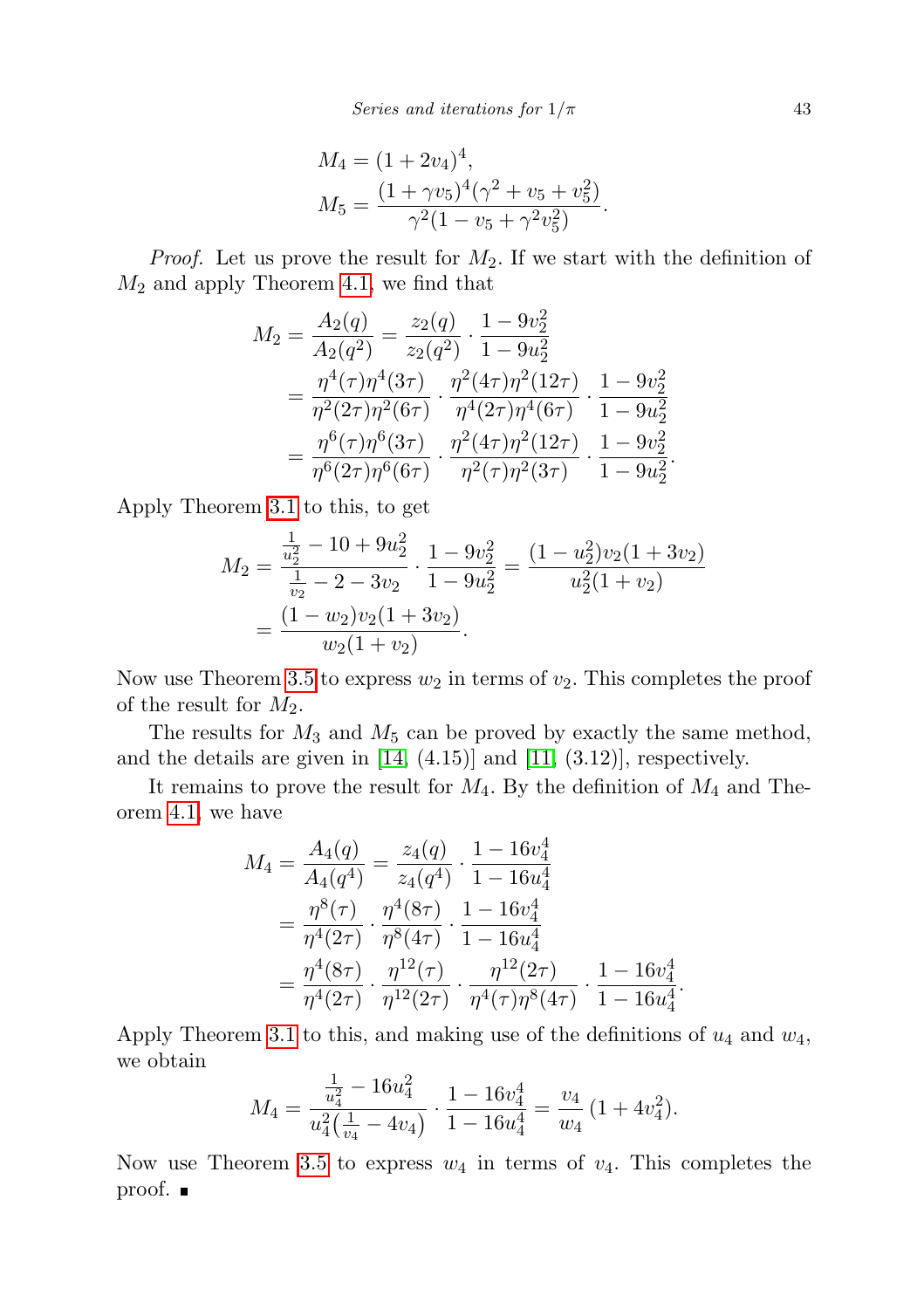THEOREM 4.4. For  $n = 2, 3, 4$  or 5, let  $v_n = v_n(q)$  and  $M_n = M_n(q)$ . Then

$$
\frac{1}{M_n A_n(q^n)} q \frac{d}{dq} M_n = \frac{v_n}{M_n} (1 - k_n v_n^n) \frac{dM_n}{dv_n}.
$$

*Proof.* By the chain rule and the definitions of  $u_n$ ,  $v_n$ ,  $z_n$  and  $A_n$ , we have

$$
q \frac{d}{dq} M_n = \frac{dM_n}{dv_n} q \frac{d}{dq} u(q^n) = \frac{dM_n}{dv_n} z_n(q^n) u_n(q^n)
$$

$$
= \frac{dM_n}{dv_n} A_n(q^n) (1 - k_n v_n^n) v_n.
$$

The result follows. ■

Observe that the right hand side of the identity in Theorem [4.4](#page-10-0) may be expressed as a rational function of  $v_n$ , by Theorem [4.3.](#page-9-2) This fact will be used in Section [7](#page-19-0) to construct iterations for  $1/\pi$ .

<span id="page-11-0"></span>The last result in this section is

THEOREM 4.5. Let

<span id="page-11-3"></span>
$$
N = \begin{cases} 6 & \text{if } n = 2 \text{ or } 3, \\ 4 & \text{if } n = 4, \\ 5 & \text{if } n = 5. \end{cases}
$$

Then, with  $A_n = A_n(q)$  and  $\widetilde{A_n} = q \frac{d}{dq} A_n(q)$ , we have for  $n = 2, 3, 4$  and 5, √

(4.4) 
$$
tA_n(e^{-2\pi\sqrt{t/N}}) = A_n(e^{-2\pi/\sqrt{Nt}})
$$

and

<span id="page-11-4"></span>(4.5) 
$$
\sqrt{t} \frac{\widetilde{A_n}}{A_n} \left( e^{-2\pi \sqrt{t/N}} \right) + \frac{1}{\sqrt{t}} \frac{\widetilde{A_n}}{A_n} \left( e^{-2\pi/\sqrt{Nt}} \right) = \frac{\sqrt{N}}{\pi}.
$$

*Proof.* We prove the result for  $n = 2$ . The proofs in the other cases are *Proof.* We prove the result for  $n = 2$ . The proofs in the other cases are similar. Write  $q_1 = \exp(-2\pi\sqrt{t/N})$  and  $q_2 = \exp(-2\pi/\sqrt{Nt})$ . Apply  $d/dt$ to the first result in Theorem [3.4](#page-7-1) and apply the definition of  $z_n$  to get

<span id="page-11-2"></span>
$$
tz_2(q_1)w_2(q_1)(1-w_2(q_2)) = z_2(q_2)w_2(q_2)(1-w_2(q_1)),
$$

that is,

(4.6) 
$$
tz_2(q_1)\frac{w_2(q_1)}{1-w_2(q_1)}=z_2(q_2)\frac{w_2(q_2)}{1-w_2(q_2)}.
$$

From Theorem [3.2,](#page-5-0) we deduce

<span id="page-11-1"></span>
$$
(4.7) \quad \frac{w_2(q_1)}{1 - w_2(q_1)} = \frac{1}{8} \left( 1 - 9w_2(q_2) \right) \quad \text{and} \quad \frac{w_2(q_2)}{1 - w_2(q_2)} = \frac{1}{8} \left( 1 - 9w_2(q_1) \right).
$$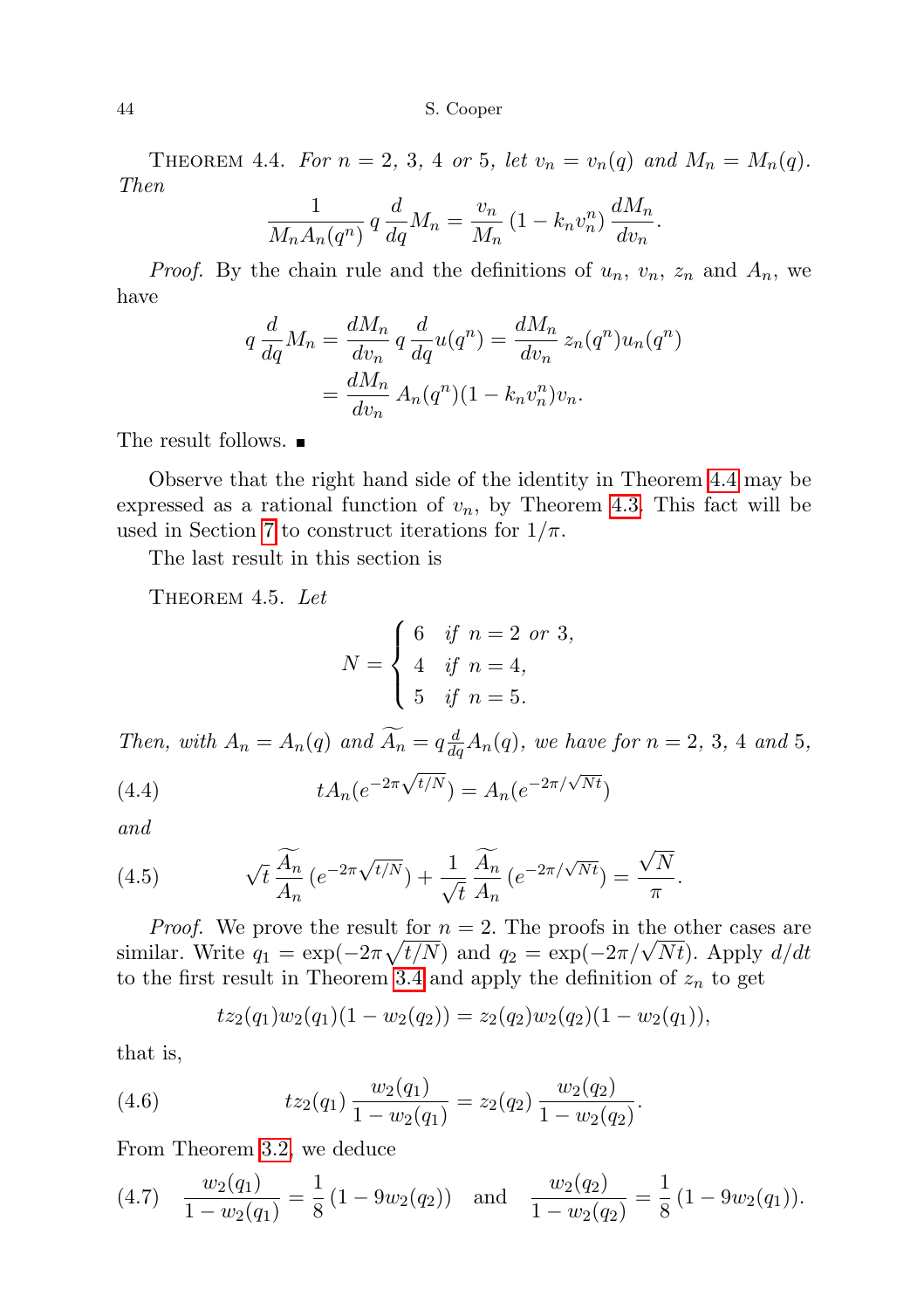Substitute [\(4.7\)](#page-11-1) into [\(4.6\)](#page-11-2) to get

$$
\frac{tz_2(q_1)}{1-9w_2(q_1)}=\frac{z_2(q_2)}{1-9w_2(q_2)},
$$

and this proves  $(4.4)$  in the case  $n = 2$ .

The identity [\(4.5\)](#page-11-4) follows from [\(4.4\)](#page-11-3) by taking logarithms and differentiating with respect to  $t$ .

<span id="page-12-1"></span>**5. Series.** For  $n = 2, 3, 4$  or 5, define the weight one modular form  $\varphi_n$ by  $1/2$ 

$$
\varphi_n = \varphi_n(q) = \left(\frac{z_n x_n}{u_n^n}\right)^{1/2}.
$$

Infinite products for  $\varphi_n$  may be written down using the definitions for  $x_n$ and  $u_n$ ,  $(2.3)$  and the results in Theorem [4.1;](#page-8-0) we find

(5.1) 
$$
\varphi_2 = \frac{\eta^6(2\tau)\eta(3\tau)}{\eta^3(\tau)\eta^2(6\tau)} = \frac{\psi^3(q)}{\psi(q^3)},
$$

(5.2) 
$$
\varphi_3 = \frac{\eta(2\tau)\eta^6(3\tau)}{\eta^2(\tau)\eta^3(6\tau)} = \frac{\varphi^3(-q^3)}{\varphi(-q)},
$$

(5.3) 
$$
\varphi_4 = \frac{\eta^{22}(2\tau)}{\eta^{12}(\tau)\eta^8(4\tau)} = \frac{\varphi^4(q)}{\varphi^2(-q)},
$$

(5.4) 
$$
\varphi_5 = \left\{ \frac{\eta^5 (5\tau)}{\eta(\tau)} \cdot \frac{1}{q} \prod_{j=1}^{\infty} \frac{(1-q^{5j-3})^5 (1-q^{5j-2})^5}{(1-q^{5j-4})^5 (1-q^{5j-1})^5} \right\}^{1/2}
$$

$$
= \prod_{j=1}^{\infty} \frac{(1-q^j)^2}{(1-q^{5j-4})^5 (1-q^{5j-1})^5}.
$$

The next result gives differential equations for  $\varphi_n$ . For more information about the differential equations [\(5.5\)](#page-12-0), [\(5.6\)](#page-12-0) and [\(5.8\)](#page-12-0) that occur below, see the work of H. Verrill [\[27\]](#page-25-4). The differential equation [\(5.8\)](#page-12-0) has been studied in detail by F. Beukers [\[7\]](#page-24-15).

<span id="page-12-0"></span>THEOREM 5.1.

(5.5) 
$$
\frac{d}{dw_2}\left(w_2(1-w_2)(1-9w_2)\frac{d\varphi_2}{dw_2}\right) = 3(1-3w_2)\varphi_2,
$$

(5.6) 
$$
\frac{d}{dw_3}\left(w_3(1+w_3)(1-8w_3)\frac{d\varphi_3}{dw_3}\right) = 2(1+4w_3)\varphi_3,
$$

(5.7) 
$$
\frac{d}{dw_4} \left( w_4 (1 - 16w_4)^2 \frac{d\varphi_4}{dw_4} \right) = 4(3 - 64w_4)\varphi_4,
$$

(5.8) 
$$
\frac{d}{dw_5}\bigg(w_5(1-11w_5-w_5^2)\frac{d\varphi_5}{dw_5}\bigg)=(3+w_5)\varphi_5.
$$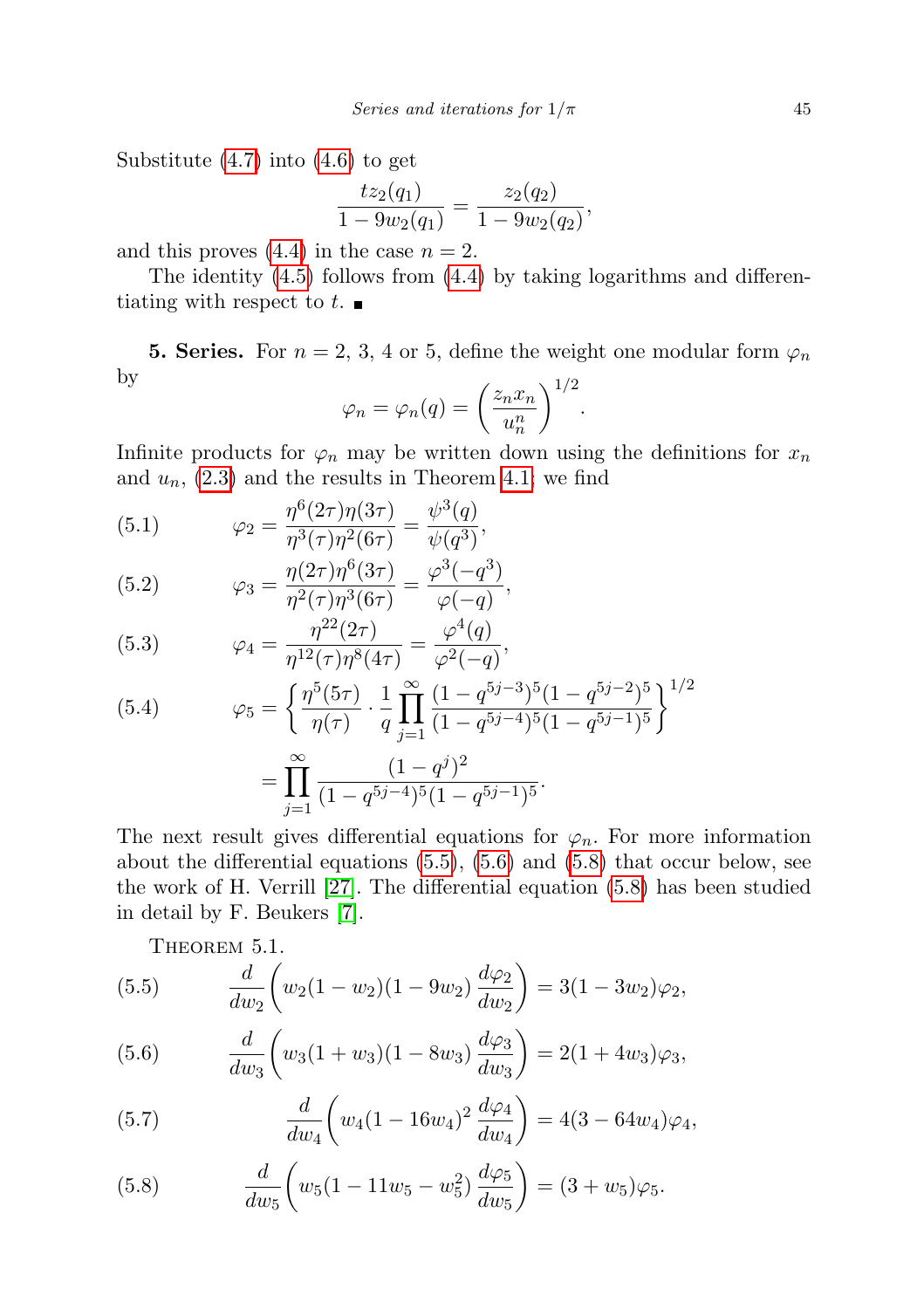We shall prove the results in Theorem [5.1](#page-12-0) one at a time. The proofs follow the method in  $[14]$ , and each of  $(5.5)$ – $(5.8)$  is derived from a known differential equation by making a change of variable.

*Proof of* [\(5.5\)](#page-12-0). We begin by noting that from the definitions of  $\varphi_2$  and  $w_2$  and  $(2.3)$ , we have

<span id="page-13-1"></span>(5.9) 
$$
\varphi_2 = \frac{\psi^3(q)}{\psi(q^3)}
$$
 and  $w_2 = q \frac{\psi^4(q^3)}{\psi^4(q)}$ .

We claim that

<span id="page-13-0"></span>(5.10) 
$$
a(q) = (1 + 3w_2)\varphi_2
$$
 and  $\frac{c^3(q)}{a^3(q)} = \frac{27w_2(1 - w_2)^2}{(1 + 3w_2)^3}$ .

The first part follows from lines 2 and 4 of Entry 3(i) in Chapter 21 of Ramanujan's second notebook [\[2,](#page-24-2) p. 460] and using [\(2.11\)](#page-2-1). To prove the second part, replace q with  $-q$  in [\(2.8\)](#page-2-0) and multiply the resulting identity by [\(2.8\)](#page-2-0), to get

(5.11) 
$$
q\psi^4(q^2) - q^3\psi^4(q^6) = \frac{\eta^3(4\tau)\eta^5(6\tau)}{\eta^3(2\tau)\eta(12\tau)}.
$$

Therefore, applying  $(5.10)$ ,  $(5.9)$ ,  $(2.3)$ ,  $(5.11)$  and  $(2.10)$ , we obtain

<span id="page-13-2"></span>
$$
\frac{w_2(1-w_2)^2}{(1+3w_2)^3} = \left(\frac{\varphi_2(q)}{a(q)}\right)^3 w_2(1-w_2)^2
$$
  
= 
$$
\frac{1}{a^3(q)} \left(\frac{\psi^3(q)}{\psi(q^3)}\right)^3 q \frac{\psi^4(q^3)}{\psi^4(q)} \left(1-q \frac{\psi^4(q^3)}{\psi^4(q)}\right)^2
$$
  
= 
$$
\frac{1}{a^3(q)} \frac{\psi(q^3)}{\psi^3(q)} (q^{1/2}\psi^4(q) - q^{3/2}\psi^4(q^3))^2
$$
  
= 
$$
\frac{1}{a^3(q)} \frac{\eta^3(\tau)\eta^2(6\tau)}{\eta(3\tau)\eta^6(2\tau)} \left(\frac{\eta^3(2\tau)\eta^5(3\tau)}{\eta^3(\tau)\eta(6\tau)}\right)^2
$$
  
= 
$$
\frac{1}{a^3(q)} \frac{\eta^9(3\tau)}{\eta^3(\tau)} = \frac{1}{27} \frac{c^3(q)}{a^3(q)}.
$$

This proves the second part of the claim in [\(5.10\)](#page-13-0).

Now let  $z_3 = a(q)$  and  $x_3 = c^3(q)/a^3(q)$ . It is known (see, e.g., [\[3,](#page-24-4) p. 106,  $(4.7)$ ], [\[5\]](#page-24-16), [\[9\]](#page-24-17), [\[16\]](#page-24-18)) that

(5.12) 
$$
\frac{d}{d\mathbf{x}_3} \left( \mathbf{x}_3 (1 - \mathbf{x}_3) \frac{d\mathbf{z}_3}{d\mathbf{x}_3} \right) = \frac{2\mathbf{z}_3}{9}.
$$

We re-express [\(5.12\)](#page-13-3) in terms of  $\varphi_2$  and  $w_2$ . By the chain rule and [\(5.10\)](#page-13-0), we have

<span id="page-13-3"></span>
$$
\frac{d}{d\mathbf{x}_3} = \frac{dw_2}{dx_3}\frac{d}{dw_2} = \frac{(1+3w_2)^4}{27(1-w_2)(1-9w_2)}\frac{d}{dw_2},
$$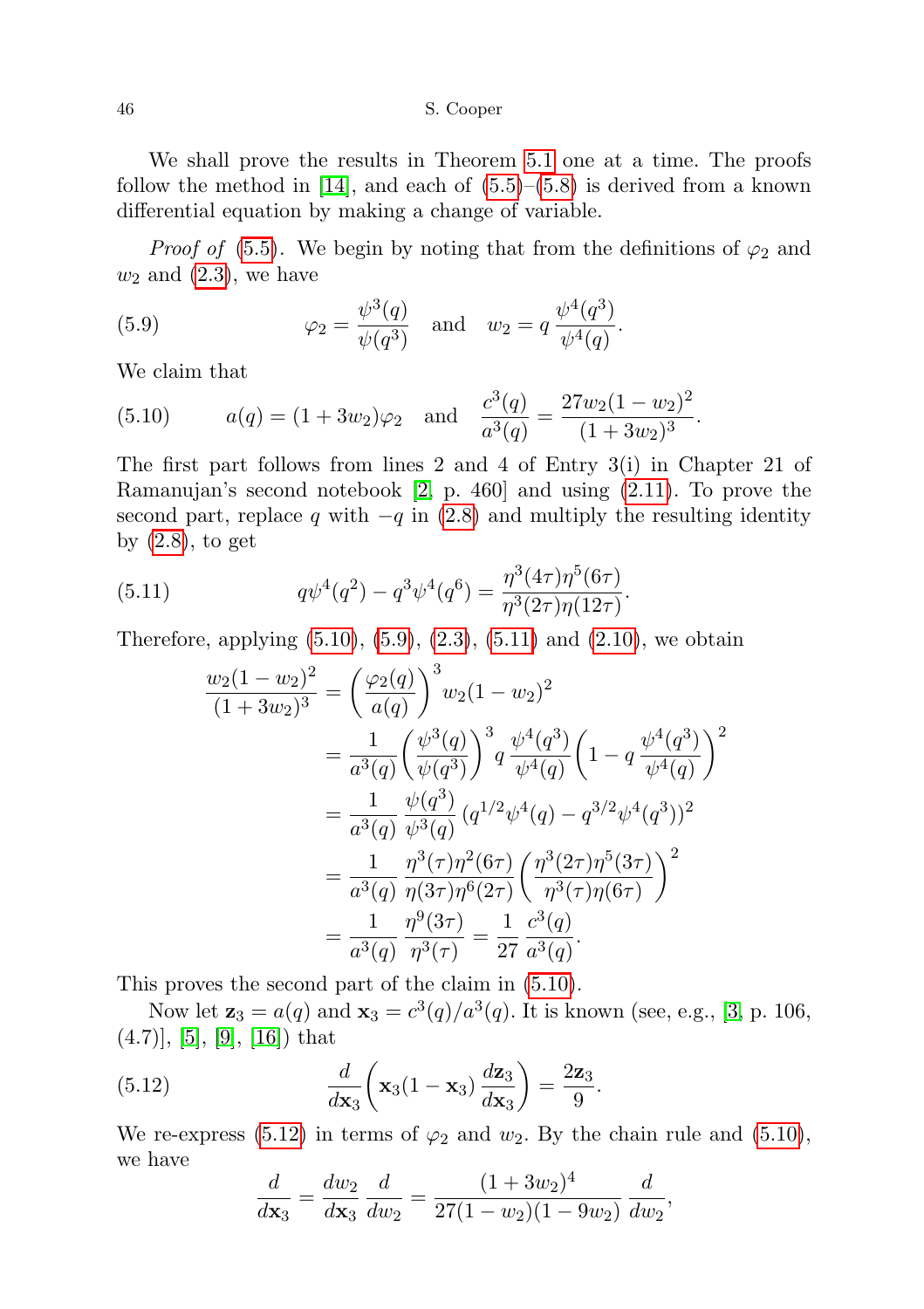and by [\(5.10\)](#page-13-0) again, we obtain

$$
\mathbf{x}_3(1-\mathbf{x}_3)\,\frac{d}{d\mathbf{x}_3}=\frac{w_2(1-w_2)(1-9w_2)}{(1+3w_2)^2}\,\frac{d}{dw_2}.
$$

Hence [\(5.12\)](#page-13-3) is equivalent to

<span id="page-14-0"></span>(5.13) 
$$
\frac{(1+3w_2)^4}{27(1-w_2)(1-9w_2)}\frac{d}{dw_2}\left(\frac{w_2(1-w_2)(1-9w_2)}{(1+3w_2)^2}\frac{dz_3}{dw_2}\right)=\frac{2z_3}{9}.
$$

By [\(5.10\)](#page-13-0) we have  $\mathbf{z}_3 = (1 + 3w_2)\varphi_2$ . Using this in [\(5.13\)](#page-14-0) and simplifying, we obtain  $(5.5)$ .

*Proof of*  $(5.6)$ . A proof has been given by Chan and Loo [\[14,](#page-24-0)  $(5.2)$ ]. The key [\[14,](#page-24-0) Lemma 3.1] is to use

<span id="page-14-4"></span>(5.14) 
$$
a(q) = (1 + 4w_3)\varphi_3
$$
 and  $\frac{c^3(q)}{a^3(q)} = \frac{27w_3}{(1 + 4w_3)^3}$ 

in place of  $(5.10)$ .

*Proof of* [\(5.7\)](#page-12-0). Let  $\mathbf{z}_4 = \varphi^2(q)$  and  $\mathbf{x}_4 = 16q\psi^4(q^2)/\varphi^4(q)$ . By the infinite products for  $\varphi_4$  and  $w_4$  and Entries 10 and 11 of Chapter 17 of Ramanujan's second notebook [\[2,](#page-24-2) pp. 122–123], we have

<span id="page-14-1"></span>(5.15) 
$$
\varphi_4 = \frac{\mathbf{z}_4}{\sqrt{1-\mathbf{x}_4}} \quad \text{and} \quad w_4 = \frac{\mathbf{x}_4}{16}.
$$

It is known (see, e.g., [\[2,](#page-24-2) p. 120,  $(9.1)$ ], [\[16\]](#page-24-18)) that

(5.16) 
$$
\frac{d}{d\mathbf{x}_4} \left( \mathbf{x}_4 (1 - \mathbf{x}_4) \frac{d\mathbf{z}_4}{d\mathbf{x}_4} \right) = \frac{\mathbf{z}_4}{4}.
$$

Making the change of variable given by  $(5.15)$  in  $(5.16)$ , we obtain  $(5.7)$ .

<span id="page-14-3"></span><span id="page-14-2"></span>*Proof of*  $(5.8)$ . In [\[17,](#page-24-19) Theorem 2.8] it was shown that

$$
(5.17) \qquad a_5x_5z_5\frac{d}{dx_5}\left(a_5x_5\frac{dz_5}{dx_5}\right)=\frac{1}{2}\left(a_5x_5\frac{dz_5}{dx_5}\right)^2-\frac{5}{2}x_5(2+25x_5)z_5^2,
$$

where

$$
a_5 = (1 + 22x_5 + 125x_5^2)^{1/2}.
$$

We re-express the differential equation [\(5.17\)](#page-14-3) in terms of  $\varphi_5$  and  $w_5$ . By [\[17,](#page-24-19) Theorem 2.4] we have

$$
q\frac{dx_5}{dq} = a_5x_5z_5 \quad \text{and} \quad q\frac{dw_5}{dq} = w_5z_5.
$$

It follows that both  $x_5$  and  $w_5$  are increasing functions of q for  $-1 < q < 1$ , and therefore by the chain rule we have

$$
a_5x_5\frac{d}{dx_5} = a_5x_5\left(q\frac{dw_5}{dq}\right) \bigg/ \bigg(q\frac{dx_5}{dq}\bigg)\frac{d}{dw_5} = w_5\frac{d}{dw_5}.
$$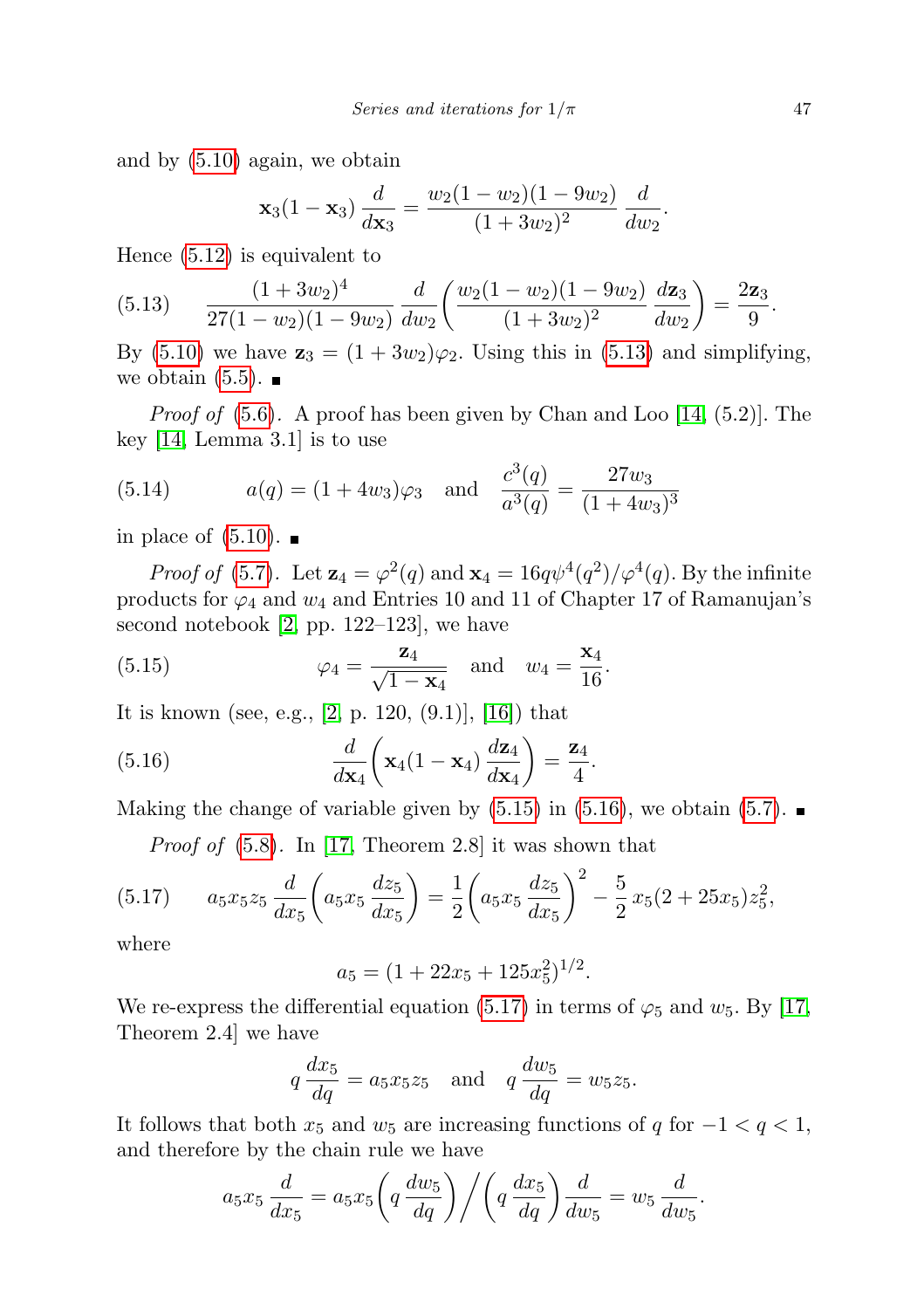Hence [\(5.17\)](#page-14-3) becomes

<span id="page-15-1"></span>(5.18) 
$$
w_5 z_5 \frac{d}{dw_5} \left( w_5 \frac{dz_5}{dw_5} \right) = \frac{1}{2} \left( w_5 \frac{dz_5}{dw_5} \right)^2 - \frac{5}{2} x_5 (2 + 25x_5) z_5^2.
$$

Now use the definition of  $\varphi_5$  and Theorem [3.1](#page-4-0) to express  $z_5$  in terms of  $\varphi_5$ and  $w_5$ , i.e.,

<span id="page-15-0"></span>(5.19) 
$$
z_5 = \frac{w_5}{x_5} \varphi_5^2 = (1 - 11w_5 - w_5^2)\varphi_5^2.
$$

Substitute [\(5.19\)](#page-15-0) into [\(5.18\)](#page-15-1), and use Theorem [3.1](#page-4-0) to express  $x_5(2+25x_5)$ as a rational function of  $w_5$ . The result simplifies to [\(5.8\)](#page-12-0).

<span id="page-15-3"></span>THEOREM 5.2. For  $n = 2, 3, 4$  or 5 and  $\varphi_n = \varphi_n(q)$  and  $w_n = w_n(q)$ , we have the series expansions

(5.20) 
$$
\varphi_n = \sum_{k=0}^{\infty} c_n(k) w_n^k,
$$

valid for

<span id="page-15-2"></span>
$$
|w_2| < \frac{1}{9}
$$
,  $|w_3| < \frac{1}{8}$ ,  $|w_4| < \frac{1}{16}$ ,  $|w_5| < \gamma^5 \approx 0.09$ ,

where the coefficients  $c_n(k)$  satisfy the recurrence relations

$$
(k+1)^{2}c_{2}(k+1) = (10k^{2} + 10k + 3)c_{2}(k) - 9k^{2}c_{2}(k-1),
$$
  
\n
$$
(k+1)^{2}c_{3}(k+1) = (7k^{2} + 7k + 2)c_{3}(k) + 8k^{2}c_{3}(k-1),
$$
  
\n
$$
(k+1)^{2}c_{4}(k+1) = (32k^{2} + 32k + 12)c_{4}(k) - 256k^{2}c_{4}(k-1),
$$
  
\n
$$
(k+1)^{2}c_{5}(k+1) = (11k^{2} + 11k + 3)c_{5}(k) + k^{2}c_{5}(k-1).
$$

The first few terms in each sequence, together with the reference to Sloane's On-line Encyclopedia of Integer Sequences [\[26\]](#page-25-5), are given in Table 1.

| $\it n$ | $c_n(0)$ | $c_n(1)$      | $c_n(2)$ | $c_n(3)$ | Sloane id. |
|---------|----------|---------------|----------|----------|------------|
| 2       |          | З             | 15       | 93       | A002893    |
| 3       |          | $\mathcal{D}$ | 10       | 56       | A000172    |
| 4       |          | 12            | 164      | 2352     | N/A        |
| 5       |          | 3             | 19       | 147      | A005258    |

**Table 1.** First few values of  $c_n(k)$ 

Proof. The existence of series solutions in the forms given by [\(5.20\)](#page-15-2), and the radii of convergence of the series, follow from the standard theory of linear differential equations. The recurrence relations follow by substituting the series [\(5.20\)](#page-15-2) into the differential equations in Theorem [5.1](#page-12-0) and comparing coefficients. The values of  $c_n(0)$  and  $c_n(1)$  in Table 1 may be computed by expanding both sides of  $(5.20)$  in powers of q and comparing the constant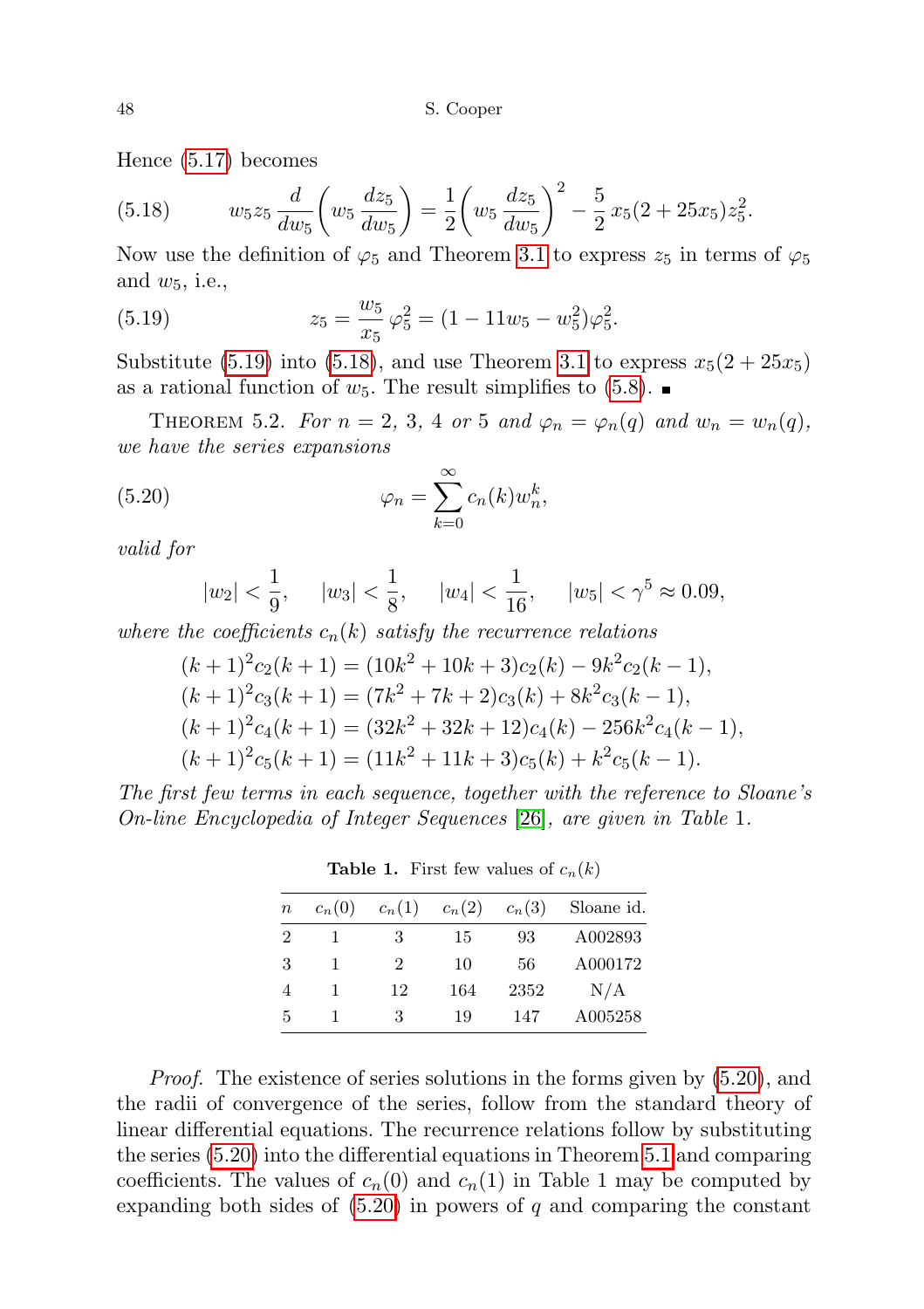term and the coefficient of q. Further values of  $c_n(k)$  can then be computed using the recurrence relations.

The recurrence relations in Theorem [5.2](#page-15-3) have the following explicit solutions in terms of sums of binomial coefficients.

THEOREM 5.3. The coefficients  $c_n(k)$  are given by

$$
c_2(k) = \sum_{j=0}^k {k \choose j}^2 {2j \choose j}, \qquad c_3(k) = \sum_{j=0}^k {k \choose j}^3,
$$
  

$$
c_4(k) = \sum_{j=0}^k {2j \choose j}^2 {2k - 2j \choose k - j} 2^{2k - 2j}, \qquad c_5(k) = \sum_{j=0}^k {k \choose j}^2 {j + k \choose j}.
$$

*Proof.* The results for  $c_2(k)$ ,  $c_3(k)$  and  $c_5(k)$  are well-known; see [\[26\]](#page-25-5) for references. The result for  $c_4(k)$  can be deduced from [\(5.15\)](#page-14-1) and the result

$$
\mathbf{z}_4 = {}_2F_1\bigg(\frac{1}{2}, \frac{1}{2}; 1; \mathbf{x}_4\bigg).
$$

Thus,

$$
\varphi_4 = (1 - 16w_4)^{-1/2} {}_2F_1\left(\frac{1}{2}, \frac{1}{2}; 1; 16w_4\right).
$$

Now expand in powers of  $w_4$  and extract the coefficient of  $w_4^n$ .

<span id="page-16-0"></span>THEOREM 5.4. For  $k = 2, 3, 4$  or 5, define

$$
C_n(k) = \sum_{j=0}^{k} c_n(j)c_n(k-j).
$$

Then, with  $A_n = A_n(q)$ ,  $\widetilde{A_n} = q \frac{d}{dq} A_n(q)$  and  $w_n = w_n(q)$ , we have

$$
\begin{aligned}\n\widetilde{\frac{A_2}{A_2}} &= (1 - w_2)(1 - 9w_2) \sum_{k=0}^{\infty} C_2(k) \left( k - \frac{w_2}{1 - w_2} \right) w_2^k, \\
\widetilde{\frac{A_3}{A_3}} &= (1 + w_3)(1 - 8w_3) \sum_{k=0}^{\infty} C_3(k) \left( k + \frac{w_3}{1 + w_3} \right) w_3^k, \\
\widetilde{\frac{A_4}{A_4}} &= (1 - 16w_4)^2 \sum_{k=0}^{\infty} C_4(k) \left( k - \frac{16w_4}{1 - 16w_4} \right) w_4^k, \\
\widetilde{\frac{A_5}{A_5}} &= (1 - 11w_5 - w_5^2) \sum_{k=0}^{\infty} C_5(k) \left( k + \frac{\gamma^5 w_5}{1 + \gamma^5 w_5} \right) w_5^k.\n\end{aligned}
$$

The series converge for

$$
|w_2| < \frac{1}{9}
$$
,  $|w_3| < \frac{1}{8}$ ,  $|w_4| < \frac{1}{16}$ ,  $|w_5| < \gamma^5 \approx 0.09$ .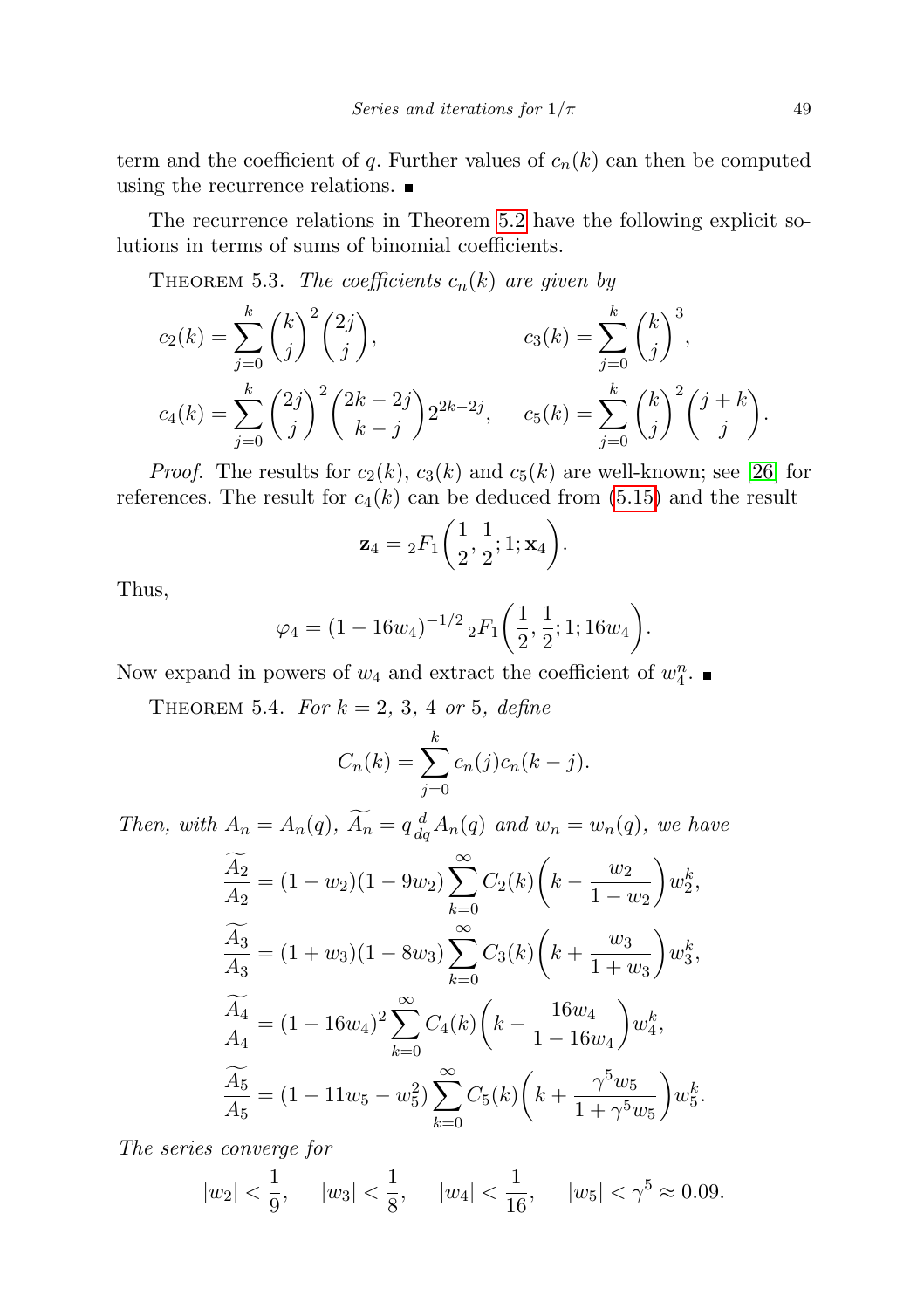*Proof.* By the chain rule and the definitions of  $z_2$  and  $A_2$ , we have

<span id="page-17-0"></span>(5.21) 
$$
\frac{1}{A_2} q \frac{dA_2}{dq} = \frac{1}{A_2} q \frac{dw_2}{dq} \frac{dA_2}{dw_2} = \frac{z_2 w_2}{A_2} \frac{dA_2}{dw_2}
$$

$$
= (1 - 9w_2)w_2 \frac{dA_2}{dw_2}.
$$

By the definitions of  $A_2$  and  $\varphi_2$ , followed by Theorem [3.1,](#page-4-0) we have

(5.22) 
$$
A_2 = \frac{z_2}{1 - k_2 w_2} = \frac{w_2}{x_2 (1 - k_2 w_2)} \varphi_2^2
$$

$$
= \frac{1 - 10w_2 + 9w_2^2}{1 - 9w_2} \varphi_2^2 = (1 - w_2) \varphi_2^2
$$

$$
= (1 - w_2) \sum_{k=0}^{\infty} C_2(k) w_2^k.
$$

Substituting  $(5.22)$  into the right hand side of  $(5.21)$  we obtain the first result.

The other results may be obtained similarly.

The next goal is to find values of q which yield explicit values for  $w_n$  and  $A_n/A_n$  in Theorem [5.4.](#page-16-0) These will imply series for  $1/\pi$ .

<span id="page-17-1"></span>THEOREM 5.5. With  $A_n = A_n(q)$ ,  $\widetilde{A_n} = q \frac{d}{dq} A_n(q)$  and  $w_n = w_n(q)$ , we have √

$$
\frac{\widetilde{A_2}}{A_2} (e^{-2\pi/\sqrt{6}}) = \frac{\sqrt{6}}{2\pi}, \qquad w_2(e^{-2\pi/\sqrt{6}}) = \frac{1}{3} (3 - \sqrt{8}),
$$
  

$$
\frac{\widetilde{A_3}}{A_3} (e^{-2\pi/\sqrt{6}}) = \frac{\sqrt{6}}{2\pi}, \qquad w_3(e^{-2\pi/\sqrt{6}}) = \frac{1}{4} (3\sqrt{2} - 4),
$$
  

$$
\frac{\widetilde{A_4}}{A_4} (e^{-\pi}) = \frac{1}{\pi}, \qquad w_4(e^{-\pi}) = \frac{1}{32},
$$
  

$$
\frac{\widetilde{A_5}}{A_5} (e^{-2\pi/\sqrt{5}}) = \frac{\sqrt{5}}{2\pi}, \qquad w_5(e^{-2\pi/\sqrt{5}}) = \frac{1}{\gamma^5} (\sqrt{1 + \gamma^{10}} - 1).
$$

*Proof.* The values in the left column follow by taking  $t = 1$  in [\(4.5\)](#page-11-4). The values in the right column follow by taking  $t = 1$  in Theorem [3.4](#page-7-1) and solving the resulting quadratic equation. The appropriate root can be determined by using the approximation  $w_n(q) \approx q$ .

If the values in Theorem [5.5](#page-17-1) are substituted into the series in Theorem [5.4,](#page-16-0) the results are the series for  $1/\pi$  given by  $(1.1)$ – $(1.4)$  in the introduction. In each case, the value of  $w_n$  in Theorem [5.5](#page-17-1) is approximately one half of the radius of convergence, so the series yields approximately one binary digit (or about 0.3 decimal places) per term.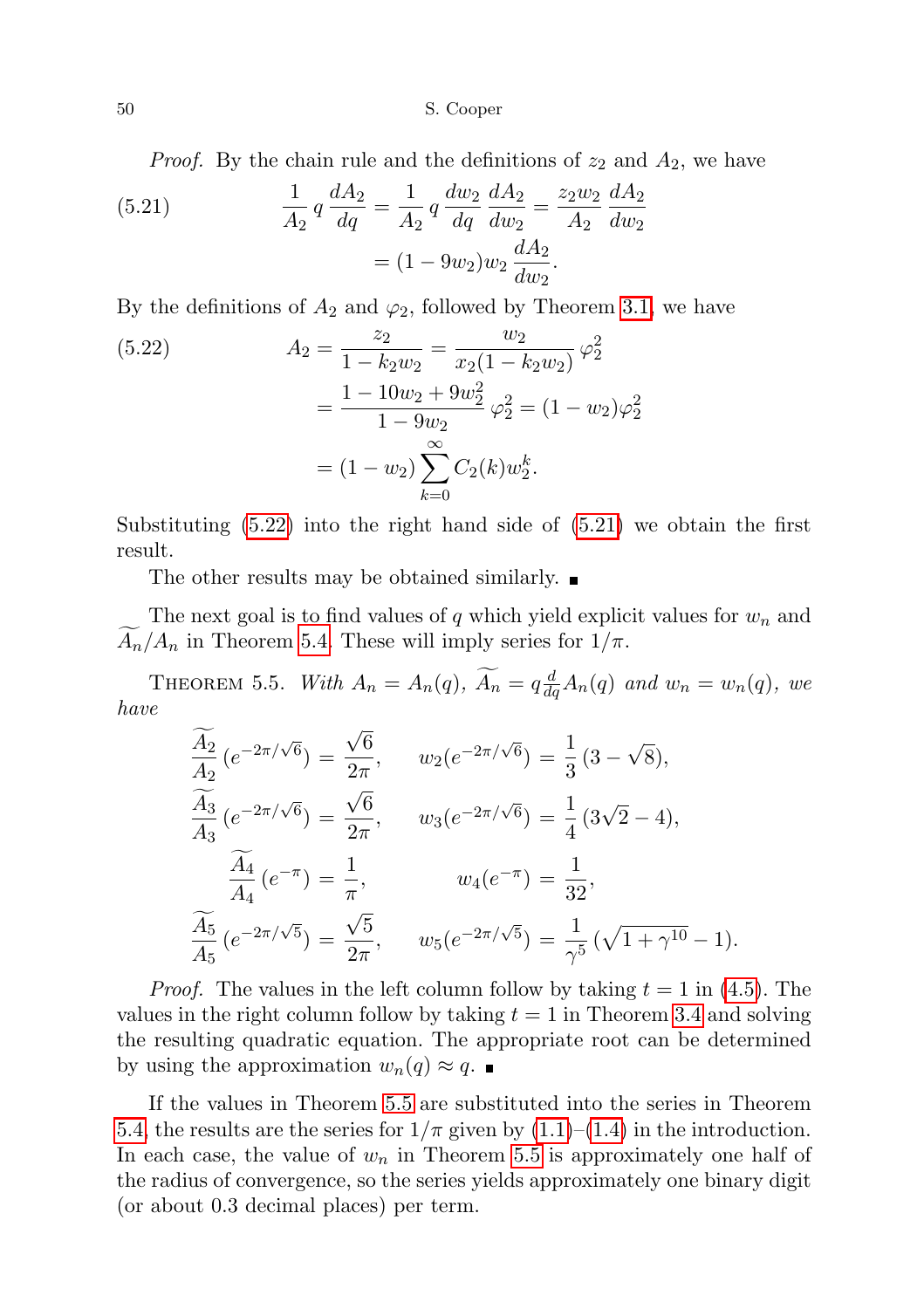The coefficients  $C_n(k)$  may be computed efficiently using third order recurrence relations. For example,  $C_4(k)$  satisfies the recurrence relation

$$
(k+1)^3 C_4(k+1) = 8(3+10k+12k^2+6k^3)C_4(k)
$$
  
-128(1+4k+6k<sup>2</sup>+6k<sup>3</sup>)C<sub>4</sub>(k-1) + 4096k<sup>3</sup>C<sub>4</sub>(k-2),

where

$$
C_4(0) = 1
$$
,  $C_4(1) = 24$ ,  $C_4(2) = 472$ .

We point out that taking only the  $k = 0$  term in [\(1.3\)](#page-0-2) gives the (really bad!) approximation  $\pi = -4$ . Despite this poor start, the series then proceeds to converge at approximately one binary digit per term.

**6. A divergent series.** The functions  $\varphi_2$  and  $z_2$  are modular forms of weights 1 and 2, respectively, on  $\Gamma_0(6)_{+3}$ , and likewise,  $\varphi_3$  and  $z_3$  are modular forms of weights 1 and 2, respectively, on  $\Gamma_0(6)_{+2}$ . It remains to investigate the space  $\Gamma_0(6)_{+6}$ , and that is the topic of this section. There are some fundamental differences for the space  $\Gamma_0(6)_{+6}$ . For example, there is no analogue of the function  $u_n$ , and the resulting series analogue of Theorem [5.4](#page-16-0) with  $q = e^{-2\pi/\sqrt{6}}$  leads to a series for  $1/\pi$  that does not converge. A sketch of the theory is as follows.

Let

$$
w_6 = \frac{\eta(2\tau)\eta^5(6\tau)}{\eta^5(\tau)\eta(3\tau)}, \qquad x_6 = \frac{\eta(\tau)^{12}\eta^{12}(6\tau)}{\eta^{12}(2\tau)\eta^{12}(3\tau)},
$$
  

$$
z_6 = q\frac{d}{dq}\log w_6, \qquad A_6 = z_6, \qquad \varphi_6 = \left(\frac{z_6x_6}{w_6}\right)^{1/2}.
$$

The analogues of Theorems [3.1](#page-4-0) and [3.2](#page-5-0) are

<span id="page-18-0"></span>(6.1) 
$$
\frac{1}{w_6} + 17 + 72w_6 = \frac{1}{x_6} \text{ and } w_6(e^{-2\pi t})w_6(e^{-\pi/3t}) = \frac{1}{72},
$$

and the analogues of Theorem [4.1](#page-8-0) and [\(5.1\)](#page-12-1) and [\(5.2\)](#page-12-1) are

$$
z_6 = \frac{\eta^7(2\tau)\eta^7(3\tau)}{\eta^5(\tau)\eta^5(6\tau)} = A_2 = A_3 = A_6 \text{ and } \varphi_6 = \frac{\eta^6(\tau)\eta(6\tau)}{\eta^3(2\tau)\eta^2(3\tau)}.
$$

In place of  $(5.10)$  and  $(5.14)$  we have

$$
a(q) = (1 + 12w_6)\varphi_6
$$
 and  $\frac{c^3(q)}{a^3(q)} = \frac{27w_6(1 + 8w_6)^2}{(1 + 12w_6)^3}$ ,

and these may be used to derive the differential equation

$$
\frac{d}{dw_6}\bigg(w_6(1+8w_6)(1+9w_6)\frac{d\varphi_6}{dw_6}\bigg)+6(1+12w_6)\varphi_6=0.
$$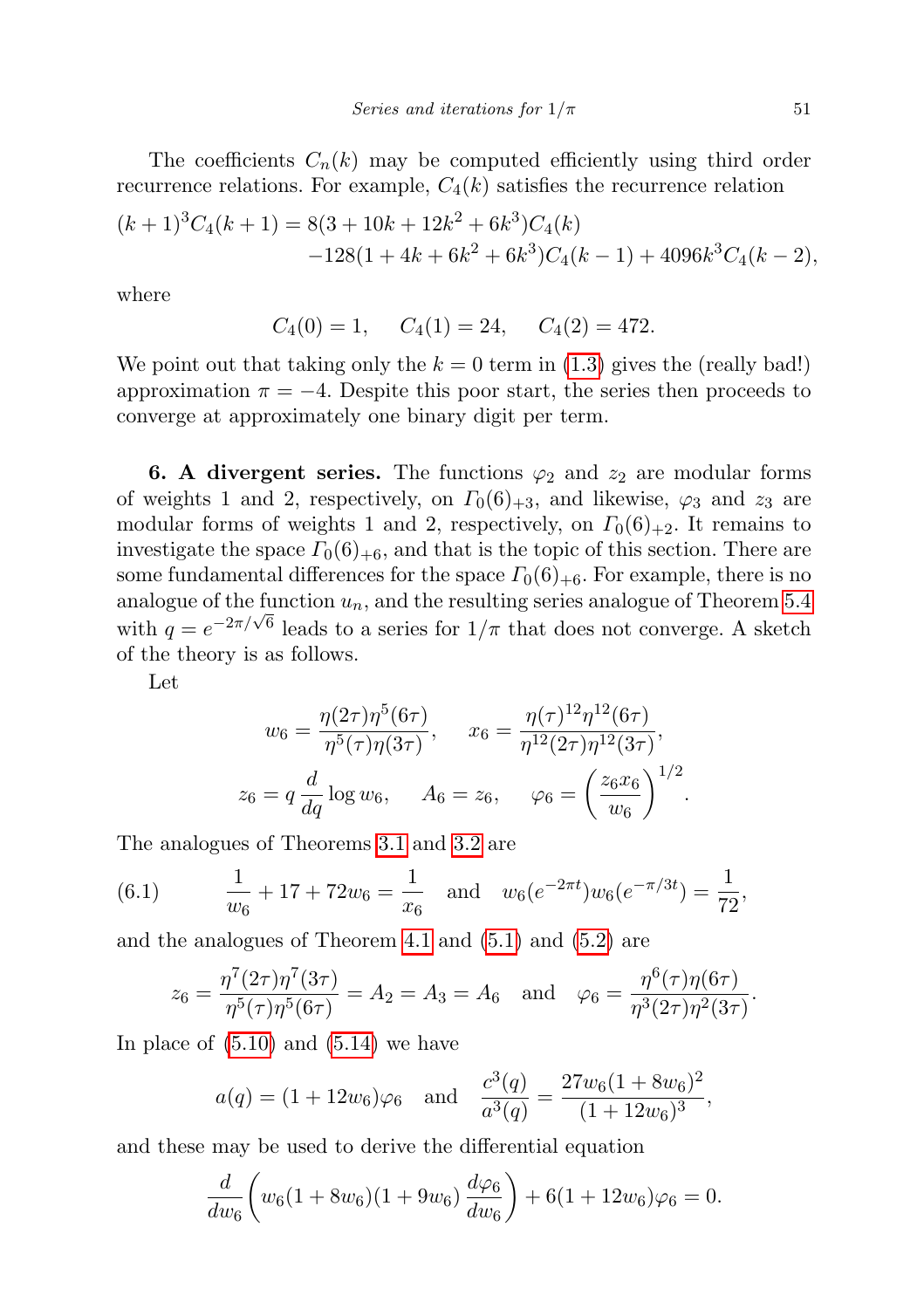This has the power series solution

$$
\varphi_6 = \sum_{k=0}^{\infty} c_6(k) w_6^k,
$$

valid for  $|w_6|$  < 1/9, where the coefficients  $c_6(k)$  satisfy the recurrence relation

$$
(k+1)^2 c_6(k+1) = -(17k^2 + 17k + 6)c_k - 72k^2 c_{k-1}
$$

and are given explicitly by the formula

$$
c_6(k) = \sum_{j=0}^k {k \choose j} (-8)^j \sum_{i=0}^{k-j} {k-j \choose i}^3.
$$

The sequence  $(-1)^k c_6(k)$  is A093388 in Sloane's database [\[26\]](#page-25-5). The first few terms are given by

$$
c_6(0) = 1
$$
,  $c_6(1) = -6$ ,  $c_6(2) = 42$ ,  $c_6(3) = -312$ .

The analysis at the end of the previous section can now be applied. The result is

<span id="page-19-1"></span>
$$
(6.2) \quad \frac{\widetilde{A_6}}{A_6} = (1 + 8w_6)(1 + 9w_6) \sum_{k=0}^{\infty} C_6(k) \left( k + \frac{17w_6 + 144w_6^2}{(1 + 8w_6)(1 + 9w_6)} \right) w_6^k,
$$

provided  $|w_6|$  < 1/9, and where  $C_6(k) = \sum_{j=0}^{k} c_6(j)c_6(k-j)$ . Now take  $q = e^{-2\pi/\sqrt{6}}$ . Since  $A_6 = A_2$ , we have  $\widetilde{A_6}/A_6 =$ √ 2, we have  $A_6/A_6 = \sqrt{6}/2\pi$ . By the second part of [\(6.1\)](#page-18-0) we find  $w_6 = 1/\sqrt{72} \approx 0.118$ , but this is outside the interval of convergence. In order to obtain a convergent series for  $1/\pi$  from [\(6.2\)](#page-19-1), a different value of q that yields a smaller value of  $w_6$  will have to be used.

<span id="page-19-0"></span>7. Iterations. In this section we use the ideas from [\[14\]](#page-24-0), that were utilized in [\[11\]](#page-24-14), to produce four iterations that converge to  $1/\pi$ . One of these (the case  $n = 2$ ) is new. Another new iteration, based on the Ramanujan– Göllnitz–Gordon continued fraction, will be developed in Section [8.](#page-21-0)

Throughout this section, for  $n = 2, 3, 4$  or 5, let

$$
N = \begin{cases} 6 & \text{if } n = 2 \text{ or } 3, \\ 4 & \text{if } n = 4, \\ 5 & \text{if } n = 5. \end{cases}
$$

Let  $A_n = A_n(q)$ ,  $\widetilde{A_n} = q \frac{d}{dq} A_n(q)$  and put  $q = \exp(-2\pi \sqrt{t/N})$ , where t is a positive real variable. Define  $\kappa_n = \kappa_n(t)$  by

$$
\kappa_n(t) = \frac{1}{\pi A_n} - 2\sqrt{\frac{t}{N}} \frac{\widetilde{A_n}}{A_n^2}.
$$

Iterations for  $1/\pi$  can be constructed from the following properties of  $\kappa_n$ .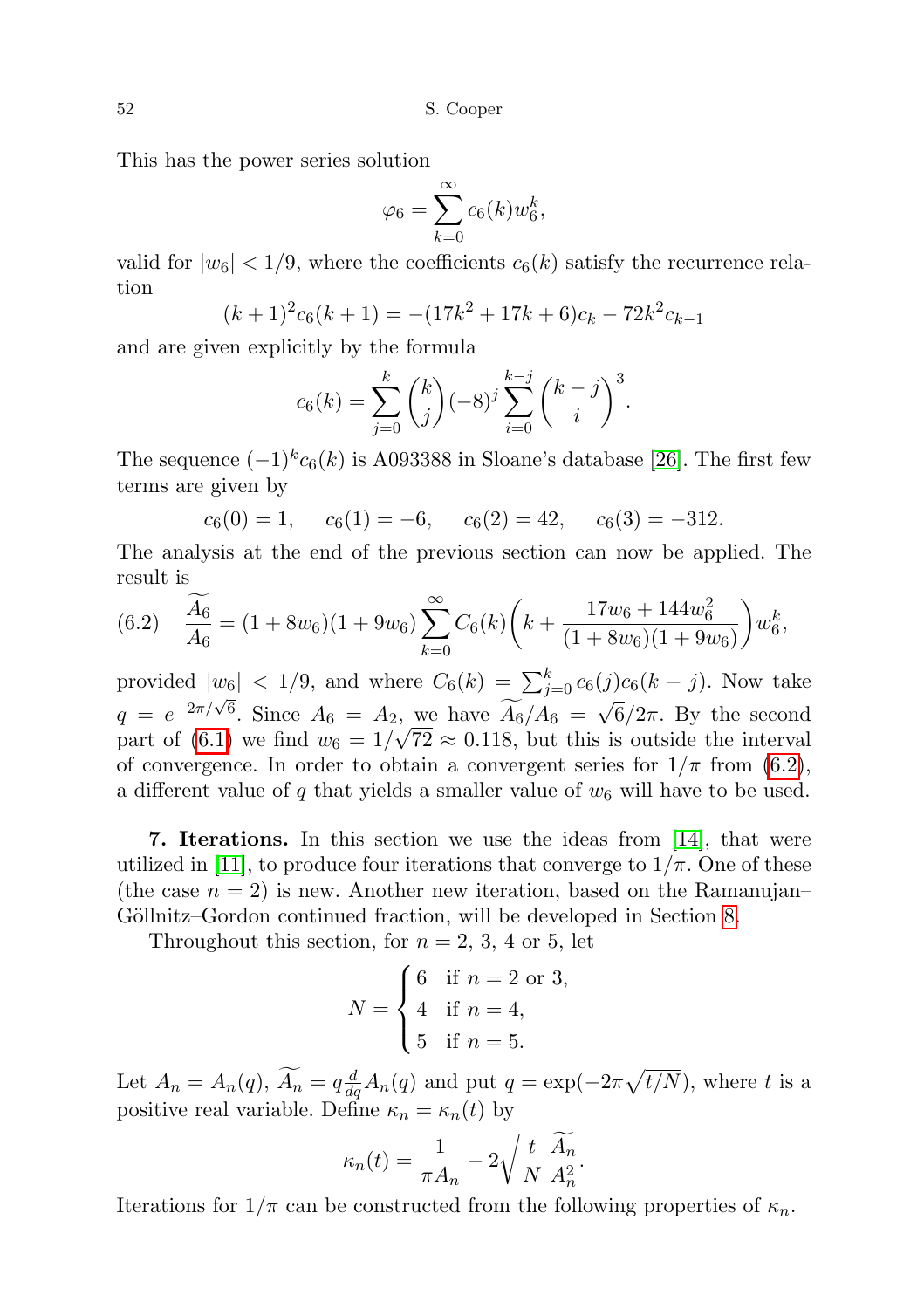THEOREM 7.1. With  $M_n = M_n(q)$ ,  $\widetilde{M_n} = q \frac{d}{dq} M_n(q)$  and  $q = e^{-2\pi \sqrt{q}}$  $t/N$ , we have

<span id="page-20-0"></span>(7.1) 
$$
\kappa_n(t) + t\kappa_n\left(\frac{1}{t}\right) = 0,
$$

<span id="page-20-1"></span>(7.2) 
$$
\kappa_n(n^2t) = M_n \kappa_n(t) + 2\sqrt{\frac{t}{N}} \frac{\widetilde{M}_n}{M_n A_n(q^n)},
$$

and

(7.3) 
$$
\kappa_n(t) = \frac{1}{\pi} - (b_1 + b_2\sqrt{t})q + O(\sqrt{t}q^2) \quad \text{as } t \to \infty,
$$

where

<span id="page-20-2"></span>
$$
b_1 = \begin{cases} 5/\pi & \text{if } n = 2 \text{ or } 3, \\ 8/\pi & \text{if } n = 4, \\ (1 + 5\sqrt{5})/2\pi & \text{if } n = 5, \end{cases}
$$

and

$$
b_2 = \begin{cases} 10/\sqrt{6} & \text{if } n = 2 \text{ or } 3, \\ 8 & \text{if } n = 4, \\ 1/\sqrt{5} + 5 & \text{if } n = 5. \end{cases}
$$

*Proof.* The identity [\(7.1\)](#page-20-0) follows from [\(4.5\)](#page-11-4) by dividing by  $A_n(e^{-2\pi\sqrt{\pi}})$  $^{t/N}),$ applying [\(4.4\)](#page-11-3) and expressing the result in terms of  $\kappa_n$ .

The identity [\(7.2\)](#page-20-1) can be obtained by applying logarithmic differentiation to the definition of  $M_n$  and expressing the result in terms of  $\kappa_n$ .

Finally,  $(7.3)$  follows by computing the first two terms in the  $q$ -expansions of  $1/A_n$  and  $\widetilde{A_n}/A_n^2$ .

For 
$$
n = 2, 3, 4
$$
 or 5, define sequences  $\{k_j\}$  and  $\{s_j\}$  by  

$$
k_j = \kappa_n(n^{2j}), \quad s_j = u_n(\exp(-2\pi n^j/\sqrt{N})).
$$

The asymptotic formula [\(7.3\)](#page-20-2) implies that  $k_j$  converges to  $1/\pi$  with order n. A recurrence relation for  $s_j$  follows immediately from the results in Theorem [3.5,](#page-7-0) and a recurrence relation giving  $k_{j+1}$  in terms of  $k_j$  and  $s_{j+1}$  is implied by the functional equation [\(7.2\)](#page-20-1). We give the full details in the case  $n = 2$ . By Theorem [3.5](#page-7-0) we have

<span id="page-20-4"></span>(7.4) 
$$
s_{j+1} = \frac{1 - \left(\frac{1 - 9s_j^2}{1 - s_j^2}\right)^{1/2}}{3 + \left(\frac{1 - 9s_j^2}{1 - s_j^2}\right)^{1/2}}
$$

and from Theorem [5.5](#page-17-1) we find

<span id="page-20-3"></span>(7.5) 
$$
s_0 = u_2(e^{-2\pi/\sqrt{6}}) = \left(1 - \frac{\sqrt{8}}{3}\right)^{1/2} = \frac{\sqrt{6} - \sqrt{3}}{3}.
$$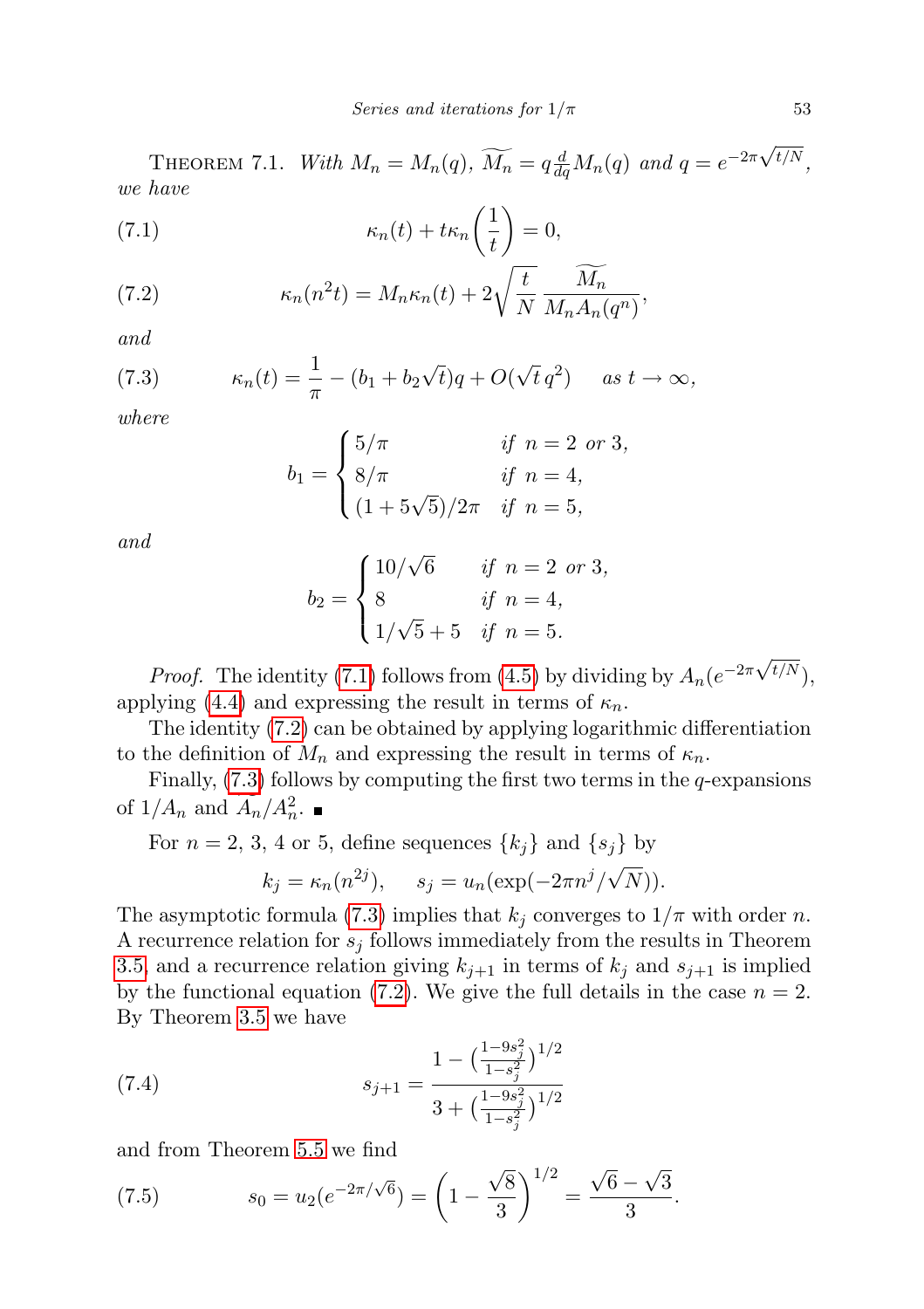By Theorem [4.3](#page-9-2) and the definitions of  $v_2$  and  $s_j$ , we have

(7.6) 
$$
M_2(e^{-2^{j+1}\pi/\sqrt{6}}) = \frac{(1+v_2)(1+3v_2)}{1-v_2}\Big|_{q=\exp(-2^{j+1}\pi/\sqrt{6})}
$$

$$
= \frac{(1+s_{j+1})(1+3s_{j+1})}{1-s_{j+1}}.
$$

By Theorems [4.3](#page-9-2) and [4.4](#page-10-0) we have

$$
\frac{1}{M_2 A_2(q^2)} q \frac{dM_2}{dq} = \frac{v_2}{M_2} (1 - 9v_2^2) \frac{dM_2}{dv_2}
$$
  
= 
$$
\frac{v_2(1 - v_2)(1 - 9v_2^2)}{(1 + v_2)(1 + 3v_2)} \frac{d}{dv_2} \left\{ \frac{(1 + v_2)(1 + 3v_2)}{1 - v_2} \right\}
$$
  
= 
$$
\frac{v_2(1 - 3v_2)(5 + 6v_2 - 3v_2^2)}{1 - v_2^2},
$$

therefore

<span id="page-21-1"></span>(7.7) 
$$
\frac{\widetilde{M}_2}{M_2 A_2(q^2)}\bigg|_{q=e^{-2j+1}\pi/\sqrt{6}} = \frac{s_{j+1}(1-3s_{j+1})(5+6s_{j+1}-3s_{j+1}^2)}{1-s_{j+1}^2}.
$$

Taking  $t = 2^{2j}$  in [\(7.2\)](#page-20-1) and using [\(7.6\)](#page-20-3) and [\(7.7\)](#page-21-1), we obtain the recurrence relation

<span id="page-21-2"></span>(7.8) 
$$
k_{j+1} = \frac{(1+s_{j+1})(1+3s_{j+1})}{1-s_{j+1}} k_j + \frac{2^{j+1} s_{j+1}(1-3s_{j+1})(5+6s_{j+1}-3s_{j+1}^2)}{1-s_{j+1}^2}
$$

and from [\(7.1\)](#page-20-0) we deduce

<span id="page-21-3"></span>
$$
k_0 = 0.
$$

Thus, we have proved

THEOREM 7.2. Consider the sequences given by the recurrence relations [\(7.4\)](#page-20-4) and [\(7.8\)](#page-21-2), together with the initial conditions in [\(7.5\)](#page-20-3) and [\(7.9\)](#page-21-3). Then  $k_j \rightarrow 1/\pi$  as  $j \rightarrow \infty$ , and the convergence is quadratic.

The details of the cubic iteration that arises in the case  $n = 3$  were worked out by Chan and Loo in [\[14\]](#page-24-0). The quartic iteration for  $n = 4$  turns out to be equivalent to one given by Chan in [\[10,](#page-24-20) Iteration 1.6]. The quintic iteration for  $n = 5$  was given by Chan, Cooper and Liaw in [\[11\]](#page-24-14).

## <span id="page-21-0"></span>8. Another iteration for  $1/\pi$ . Let

$$
u = u(q) = q^{1/2} \prod_{j=1}^{\infty} \frac{(1 - q^{8j - 7})(1 - q^{8j - 1})}{(1 - q^{8j - 5})(1 - q^{8j - 3})}
$$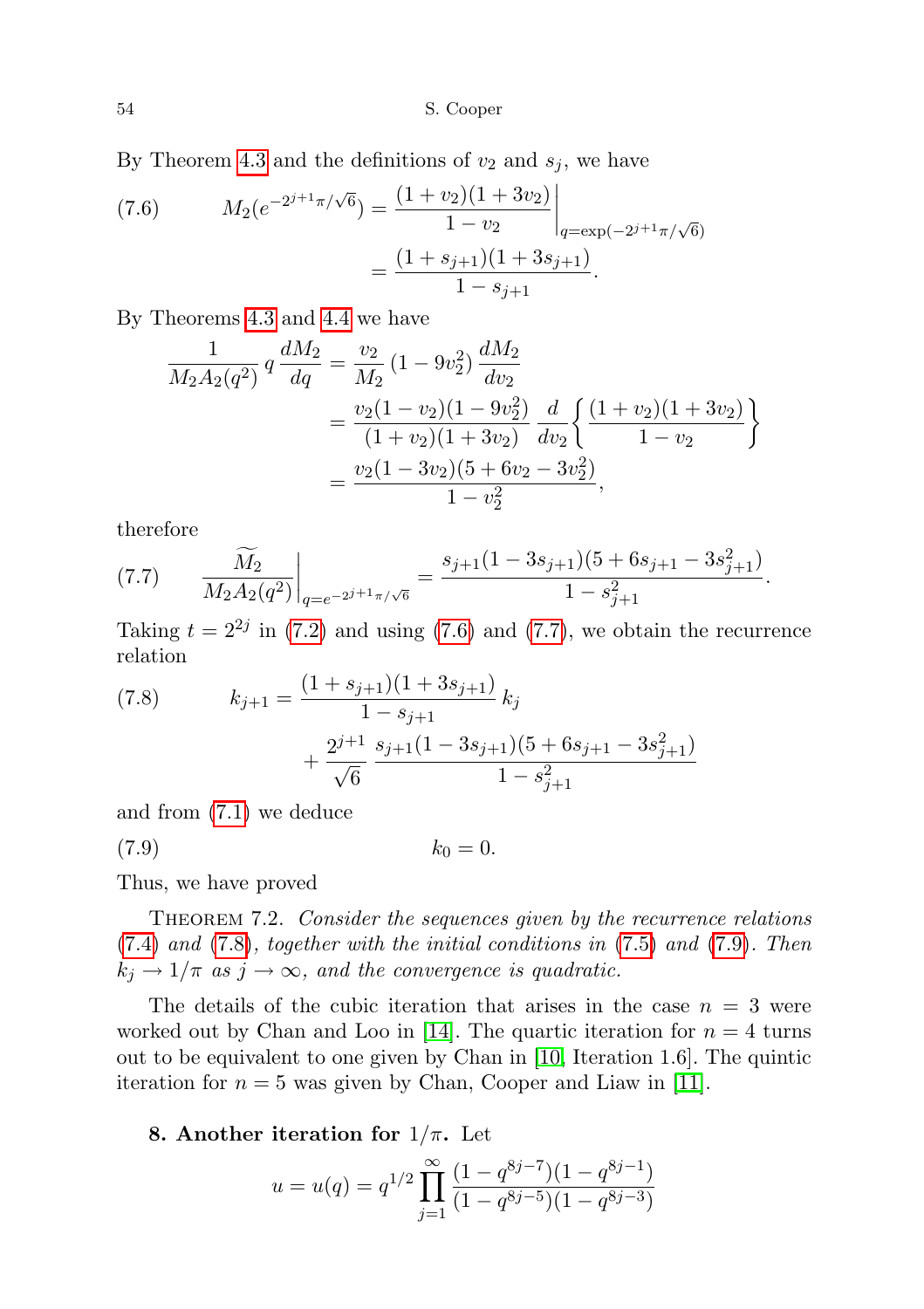and define

$$
v = v(q) = u(q^2), \quad w = w(q) = u^2(q).
$$

The function  $u$  has an expansion as a continued fraction, called the Ramanujan–Göllnitz–Gordon continued fraction. In this section we outline an iteration for  $1/\pi$  that comes from exploiting properties of the Ramanujan– Göllnitz–Gordon continued fraction. We have been unable to find a series like the ones in Theorem [5.4,](#page-16-0) because we have been unable to find the corresponding weight one modular form.

<span id="page-22-0"></span>THEOREM 8.1. Let  $\alpha = \sqrt{\ }$  $\sqrt{2} - 1$ . Let  $k_0 = 0$  and  $s_0 = \frac{1}{0}$  $rac{1}{\alpha}\sqrt{1-\alpha}$ √  $\overline{1-\alpha^4},$ and define sequences by

$$
s_{j+1} = \frac{\alpha - \left(\frac{\alpha^2 - s_j^2}{1 - \alpha^2 s_j^2}\right)^{1/2}}{1 + \alpha \left(\frac{\alpha^2 - s_j^2}{1 - \alpha^2 s_j^2}\right)^{1/2}},
$$
  
\n
$$
k_{j+1} = \frac{\left(1 + 2\sqrt{2} s_{j+1} + s_{j+1}^2\right)}{1 - s_{j+1}} k_j
$$
  
\n
$$
+ \frac{2^j}{\sqrt{2}} \frac{s_{j+1} \left(1 - \frac{s_{j+1}}{\alpha}\right) \left(1 + 2\sqrt{2} + 2s_{j+1} - s_{j+1}^2\right)}{(1 - s_{j+1}) \left(1 + \alpha s_{j+1}\right)}.
$$

Then  $k_j^{-1}$  converges quadratically to  $\pi$ .

*Proof outline.* By  $[2, p. 120, (1.2)]$  $[2, p. 120, (1.2)]$  or  $[12, Theorem 2.1]$  $[12, Theorem 2.1]$ , we have

$$
\frac{1}{u}-u=\frac{\varphi(q^2)}{q^{1/2}\psi(q^4)},
$$

therefore by  $(2.4)$  and  $(2.3)$  we obtain

(8.1) 
$$
\frac{1}{u} - 2 - u = \frac{\varphi(q^2) - 2q^{1/2}\psi(q^4)}{q^{1/2}\psi(q^4)} = \frac{\varphi(-q^{1/2})}{q^{1/2}\psi(q^4)} = \frac{\eta^2(\tau/2)\eta(4\tau)}{\eta(\tau)\eta^2(8\tau)}.
$$

This is an analogue of the results for  $u_n$  in Theorem [3.1.](#page-4-0) The procedure in Section [3](#page-3-2) can now be followed, and we obtain

$$
\frac{1}{w} - 6 + w = \frac{\eta^4(\tau)\eta^2(4\tau)}{\eta^2(2\tau)\eta^4(8\tau)},
$$
  

$$
u(e^{-\pi/2t}) = \frac{\alpha - u(e^{-2\pi t})}{1 + \alpha u(e^{-2\pi t})}, \qquad w(e^{-\pi/4t}) = \frac{\alpha^2 - w(e^{-2\pi t})}{1 - \alpha^2 w(e^{-2\pi t})};
$$
  

$$
(1 - \alpha^2 w(q_1))(1 - \alpha^2 w(q_2)) = 1 - \alpha^4
$$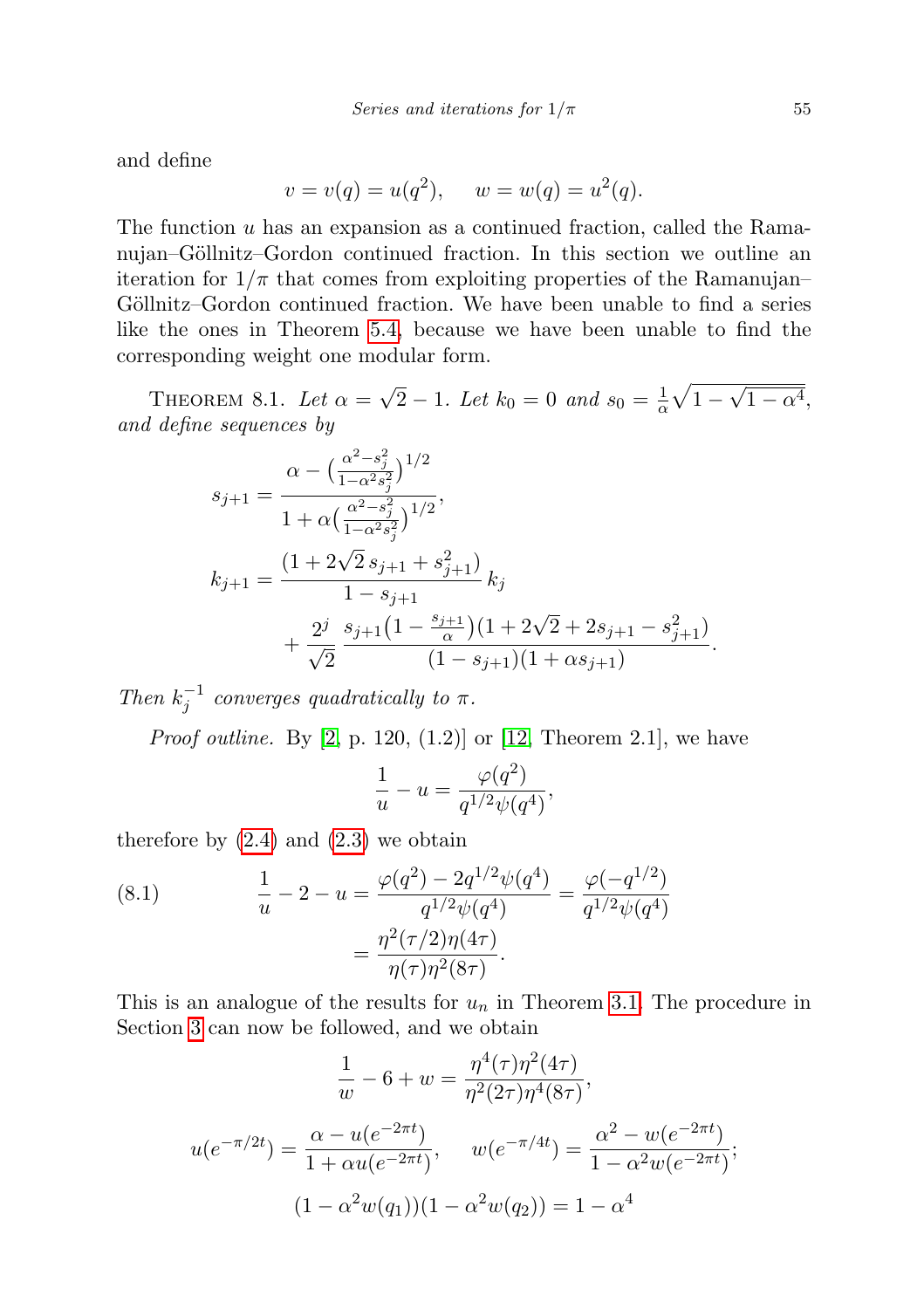where

$$
q_1 = \exp(-2\pi\sqrt{t}/\sqrt{N}), \quad q_2 = \exp(-2\pi/\sqrt{Nt}), \quad N = 8;
$$

and

$$
v = \frac{\alpha - \left(\frac{\alpha^2 - w}{1 - \alpha^2 w}\right)^{1/2}}{1 + \alpha \left(\frac{\alpha^2 - w}{1 - \alpha^2 w}\right)^{1/2}}, \quad w = v \frac{1 - v}{1 + v}.
$$

The last formula involving  $w$  and  $v$  was given in [\[12,](#page-24-21) Theorem 2.2]. Next, define  $z = z(q)$ ,  $A = A(q)$  and  $M = M(q)$  by

$$
z = 2q \frac{d}{dq} \log u_2
$$
,  $A = \frac{z}{1 - u^2/\alpha^2}$ ,  $M = \frac{A(q)}{A(q^2)}$ .

The analogue of Theorem [4.1](#page-8-0) is

$$
z = \frac{\eta^{2}(\tau)\eta(2\tau)\eta^{3}(4\tau)}{\eta(8\tau)^{2}} = \varphi(-q)\varphi(-q^{2})\varphi^{2}(-q^{4}).
$$

See [\[15,](#page-24-22) Theorem 3.1] for a proof and connections with sums of squares and sums of triangular numbers. The analogues of Theorems [4.3](#page-9-2) and [4.4](#page-10-0) are

$$
M = \frac{1 + 2\sqrt{2}v + v^2}{1 - v},
$$

and

$$
\frac{1}{MA(q^2)} q \frac{dM}{dq} = \frac{v}{M} \left( 1 - \frac{v^2}{\alpha^2} \right) \frac{dM}{dv}.
$$

The analogues of Theorem [4.5](#page-11-0) are

$$
tA(e^{-2\pi\sqrt{t/N}}) = A(e^{-2\pi/\sqrt{Nt}})
$$

and

$$
\sqrt{t}\frac{\widetilde{A}}{A}\left(e^{-2\pi\sqrt{t/N}}\right) + \frac{1}{\sqrt{t}}\frac{\widetilde{A}}{A}\left(e^{-2\pi/\sqrt{Nt}}\right) = \frac{\sqrt{N}}{\pi},
$$

with  $N = 8$ . Let

$$
\kappa(t) = \frac{1}{\pi A} - 2\sqrt{\frac{t}{N}} \frac{\tilde{A}}{A^2}
$$

where

$$
A = A(q), \quad \widetilde{A} = q \frac{dA}{dq}, \quad q = \exp(-2\pi \sqrt{t/N}), \quad N = 8,
$$

and define sequences  $\{k_j\}$  and  $\{s_j\}$  by

$$
k_j = \kappa(2^{2j})
$$
 and  $s_j = u(e^{-2\pi \cdot 2^j/\sqrt{8}}) = u(e^{-2^j \pi/\sqrt{2}}).$ 

Now follow the procedure at the end of Section [7](#page-19-0) to show that these se-quences have the properties claimed in Theorem [8.1.](#page-22-0)  $\blacksquare$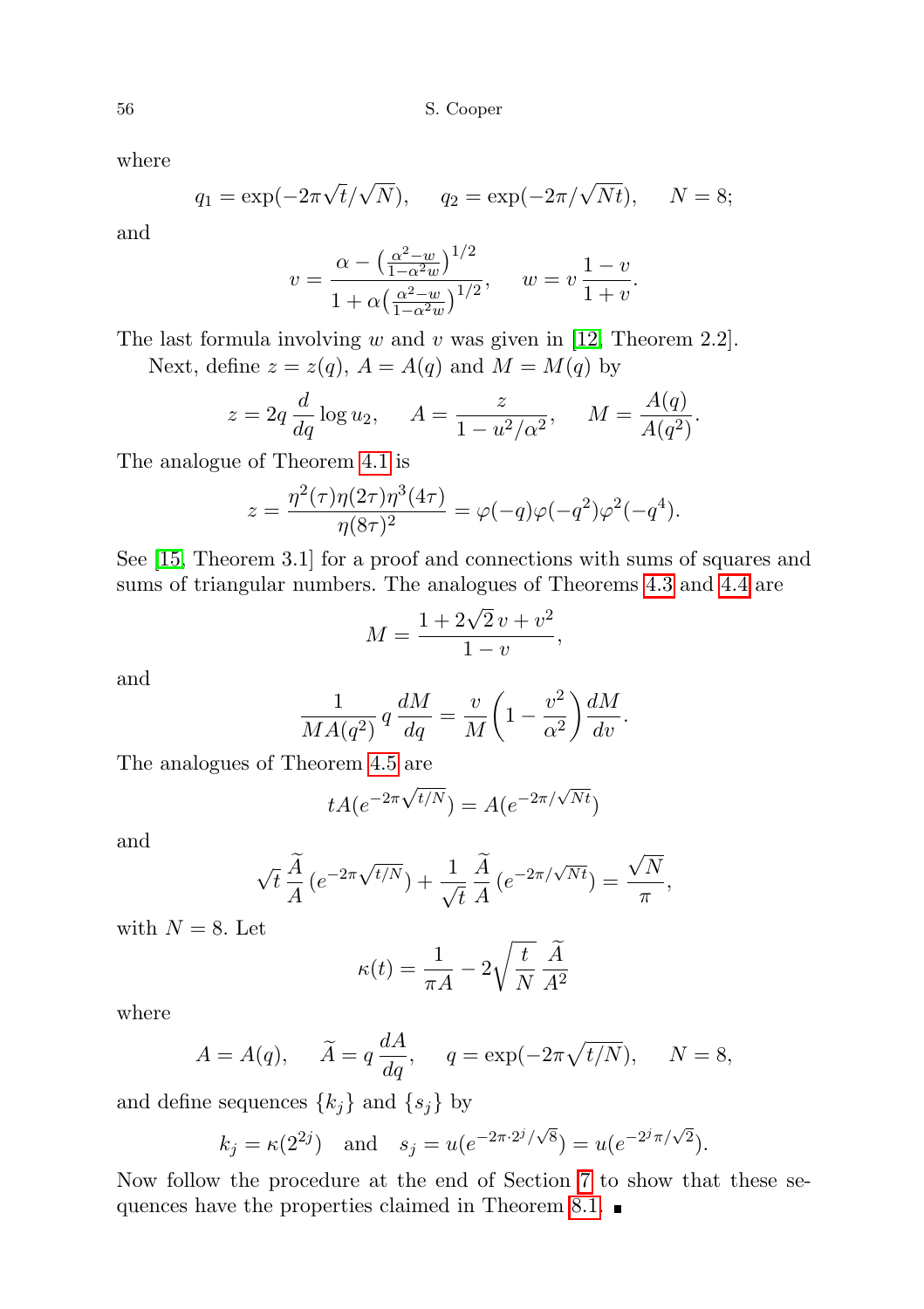#### References

- <span id="page-24-8"></span>[1] G. E. Andrews and B. C. Berndt, Ramanujan's Lost Notebook, Part I, Springer, New York, 2005.
- <span id="page-24-2"></span>[2] B. C. Berndt, Ramanujan's Notebooks, Part III, Springer, New York, 1991.
- <span id="page-24-4"></span>[3] —, Ramanujan's Notebooks, Part V, Springer, New York, 1998.
- <span id="page-24-3"></span>[4] —, Number Theory in the Spirit of Ramanujan, Amer. Math. Soc., Providence, RI, 2006.
- <span id="page-24-16"></span>[\[5\]](http://dx.doi.org/10.2307/2155035) B. C. Berndt, S. Bhargava and F. G. Garvan, Ramanujan's theories of elliptic functions to alternative bases, Trans. Amer. Math. Soc. 347 (1995), 4163–4244.
- <span id="page-24-11"></span>[6] B. C. Berndt and R. A. Rankin, Ramanujan: Letters and Commentary, Amer. Math. Soc., Providence, RI, and London Math. Soc., London, 1995.
- <span id="page-24-15"></span>[7] F. Beukers, Irrationality of  $\pi^2$ , periods of an elliptic curve and  $\Gamma_1(5)$ , in: Diophantine Approximations and Transcendental Numbers (Luminy, 1982), Progr. Math. 31, Birkhäuser, Boston, MA, 1983, 47–66.
- <span id="page-24-7"></span>[\[8\]](http://dx.doi.org/10.2307/2001551) J. M. Borwein and P. B. Borwein, A cubic counterpart of Jacobi's identity and the AGM, Trans. Amer. Math. Soc. 323 (1991), 691–701.
- <span id="page-24-17"></span>[\[9\]](http://dx.doi.org/10.1017/S0305004198002643) H. H. Chan, On Ramanujan's cubic transformation formula for  ${}_2F_1(\frac{1}{3}, \frac{2}{3}; 1; z)$ , Math. Proc. Cambridge Philos. Soc. 124 (1998), 193–204.
- <span id="page-24-20"></span>[10] —, Ramanujan's elliptic functions to alternative bases and approximations to  $\pi$ , in: Number Theory for the Millennium, I (Urbana, IL, 2000), A. K. Peters, Natick, MA, 2002, 197–213.
- <span id="page-24-14"></span>[\[11\]](http://dx.doi.org/10.1090/S0002-9939-07-09031-4) H. H. Chan, S. Cooper and W.-C. Liaw, The Rogers–Ramanujan continued fraction and a quintic iteration for  $1/\pi$ , Proc. Amer. Math. Soc. 135 (2007), 3417-3424.
- <span id="page-24-21"></span>[\[12\]](http://dx.doi.org/10.1023/A:1009767205471) H. H. Chan and S.-S. Huang, On the Ramanujan–Göllnitz–Gordon continued fraction, Ramanujan J. 1 (1997), 75–90.
- <span id="page-24-10"></span>[\[13\]](http://dx.doi.org/10.1007/BF02762264) H. H. Chan and M. L. Lang, Ramanujan's modular equations and Atkin–Lehner involutions, Israel J. Math. 103 (1998), 1–16.
- <span id="page-24-0"></span>[\[14\]](http://dx.doi.org/10.4064/aa126-4-2) H. H. Chan and K. P. Loo, Ramanujan's cubic continued fraction revisited, Acta Arith. 126 (2007), 305–313.
- <span id="page-24-22"></span>[\[15\]](http://dx.doi.org/10.1017/S0004972708000555) S. Cooper, On the number of representations of integers by certain quadratic forms, Bull. Austral. Math. Soc. 78 (2008), 129–140.
- <span id="page-24-18"></span>[\[16\]](http://dx.doi.org/10.1112/plms/pdp007) —, Inversion formulas for elliptic functions, Proc. London Math. Soc. (3) 99 (2009), 461–483.
- <span id="page-24-19"></span>[\[17\]](http://dx.doi.org/10.1007/s11139-008-9123-3) S. Cooper and P. C. Toh, Quintic and septic Eisenstein series, Ramanujan J. 19 (2009), 163–181.
- <span id="page-24-13"></span>[\[18\]](http://dx.doi.org/10.1093/qmath/6.1.193) J. M. Dobbie, A simple proof of some partition formulae of Ramanujan's, Quart. J. Math. Oxford Ser. (2) 6 (1955), 193–196.
- <span id="page-24-1"></span>[\[19\]](http://dx.doi.org/10.1090/S0273-0979-05-01047-5) W. Duke, Continued fractions and modular functions, Bull. Amer. Math. Soc. 42 (2005), 137–162.
- <span id="page-24-12"></span>[20] N. J. Fine, Basic Hypergeometric Series and Applications, Amer. Math. Soc., Providence, RI, 1988.
- <span id="page-24-5"></span>[21] F. Garvan, Cubic modular identities of Ramanujan, hypergeometric functions and analogues of the arithmetic-geometric mean iteration, in: The Rademacher Legacy to Mathematics (University Park, PA, 1992), Contemp. Math. 166, Amer. Math. Soc., Providence, RI, 1994, 245–264.
- <span id="page-24-6"></span> $[22]$  M. D. Hirschhorn, *Three classical results on representations of a number*, Sem. Lothar. Combin. 42 (1999), art. B42f, 8 pp.
- <span id="page-24-9"></span>[23] —, An identity of Ramanujan, and applications, in: q-Series from a Contemporary Perspective, M. E. H. Ismail and D. W. Stanton (eds.), Contemp. Math. 254, Amer. Math. Soc., Providence, RI, 2000.